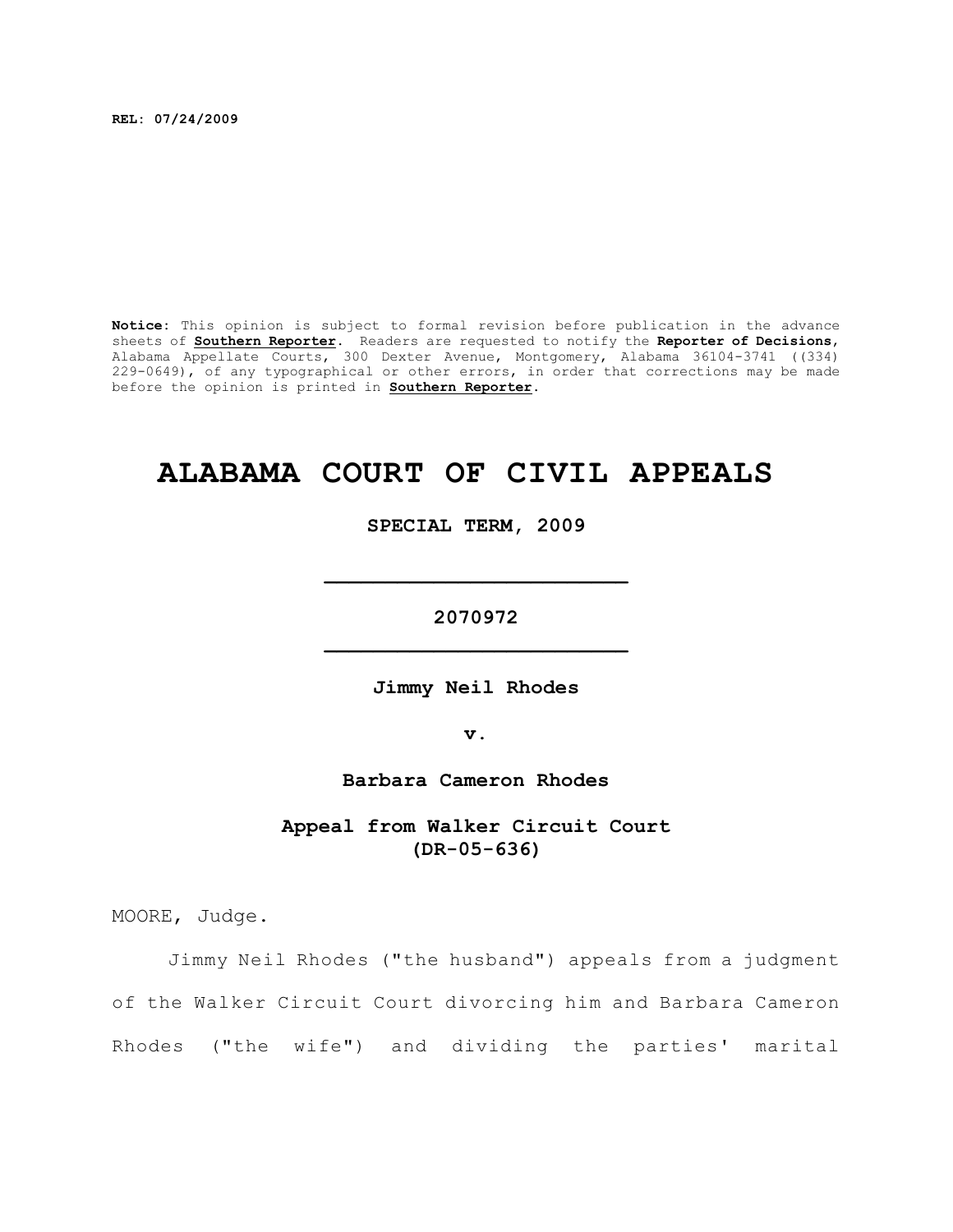property. We affirm the judgment in part and dismiss the appeal in part.

#### Facts and Procedural History

The parties were married on March 12, 1965. There were two children born of the marriage; both children had reached the age of majority at the time of the divorce proceedings.

According to the wife, the husband had been the breadwinner for the family. The husband testified that he had been drafted into the United States Army and that he had served in the Vietnam War. The wife stated that the parties had been married a little over a year when the husband was drafted. According to the husband, he was in the military for approximately two years. The husband stated that, after his military service, he was diagnosed with post-traumatic stress disorder ("PTSD"), which, he stated, causes him to have extreme depression and anxiety. He stated that he suffers from flashbacks, that he has always been "fidgety" at night, that he gets up and looks out the windows, and that his symptoms have gotten progressively worse as he has aged. According to the husband, at the time of trial, he had been visiting a hospital in Tuscaloosa operated by the United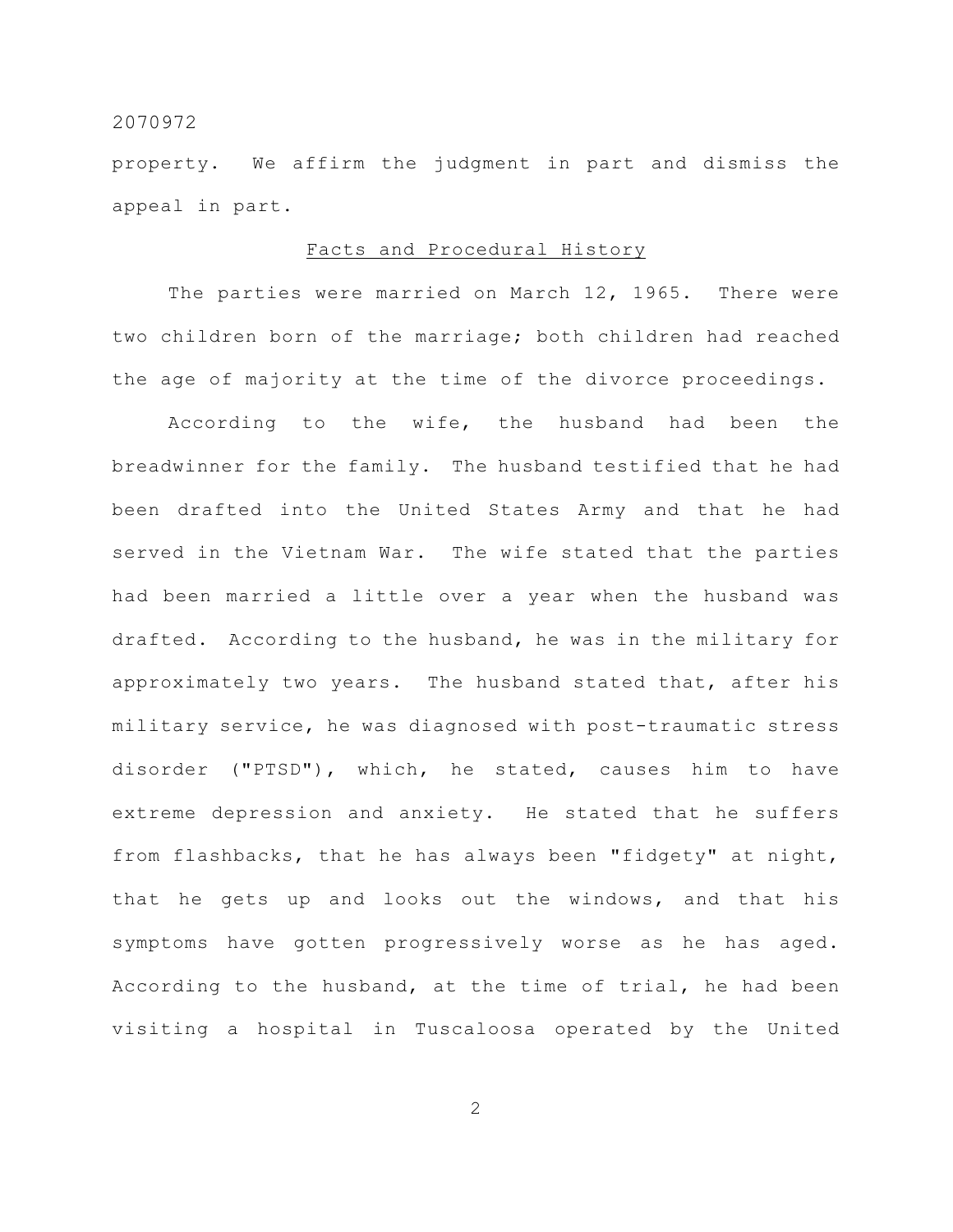States Department of Veterans Affairs ("VA") for treatment of his PTSD for the past six or seven years.

The husband testified that he had worked as a miner for approximately 30 years before he retired in 2003. According to the husband, he receives monthly benefits of approximately \$1,502, before taxes, from his United Mine Workers of America ("UMWA") pension plan. The husband stated that he receives monthly benefits of approximately \$2,602 from the VA and that he receives approximately \$2,000 in Social Security disability benefits each month. The husband further stated that he has a 401k account from his mining employment and that there is approximately \$22,000 in that account. The wife, on the other hand, receives \$203 monthly from a retirement or disability pension from her employment at Bruno's, a supermarket chain, and \$597 monthly in Social Security disability benefits.

The husband testified that he had had an extramarital affair in late 1979 or early 1980 and that, after he was "saved" in 1989, he had admitted having had that affair to the wife. The wife stated that, before the husband admitted that he had had the affair, she had received two letters in the mail telling her about the affair. According to the husband,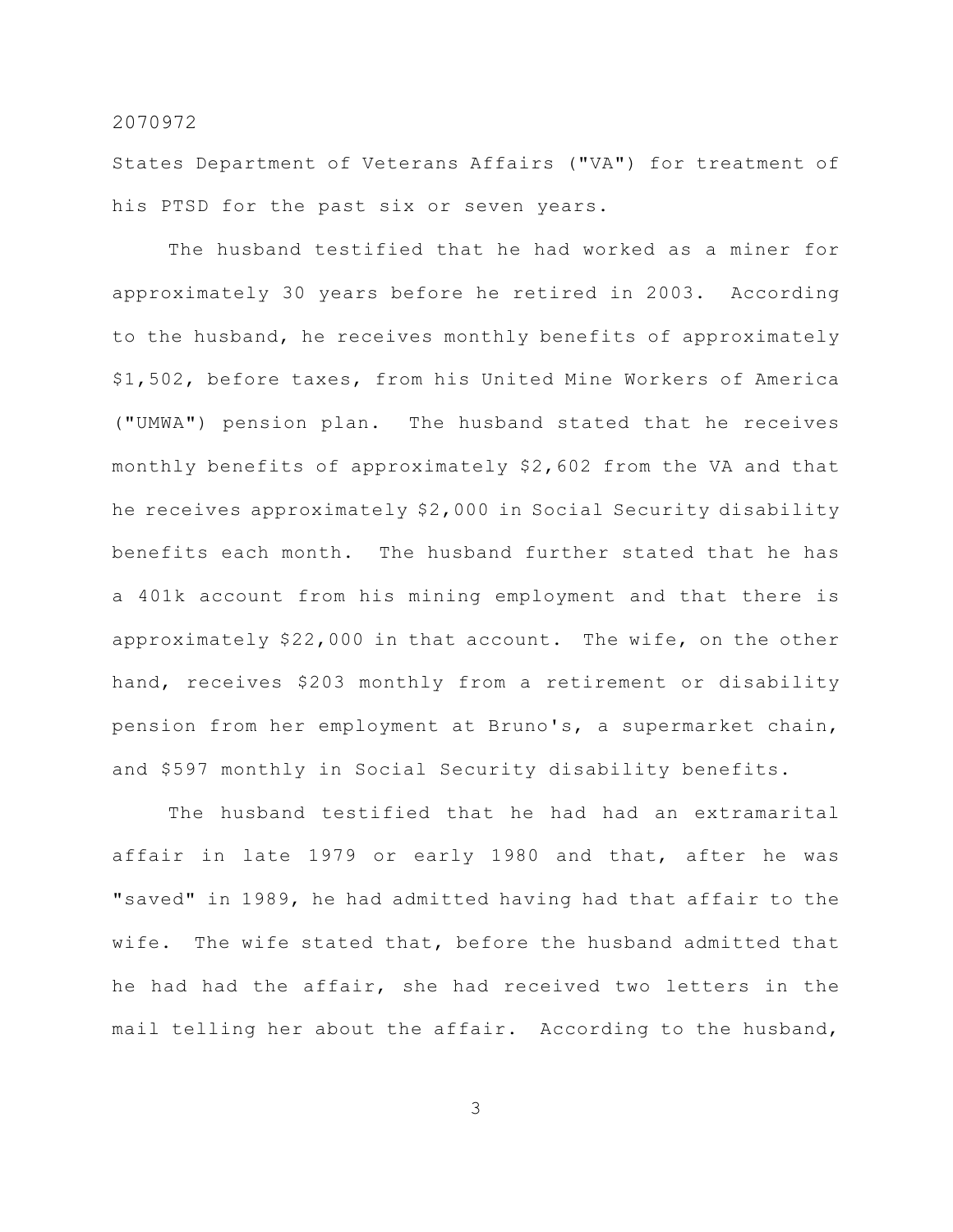he and the wife resumed their marriage after he admitted having the affair. The husband stated that he had not been unfaithful to the wife on any other occasion. The husband stated that the wife had never admitted to having had an affair but that she had said that she had made mistakes. The wife testified that she had never had an affair but that she had told her daughter that she had because she was tired of her daughter asking whether she had had an affair. The wife also testified that she had told her best friend, Deloris Roberts, that she had had an affair with another man, but the wife stated that she had told Roberts that to make the husband jealous because she believed he had been "fooling around" with Roberts.

The husband testified that the wife had suffered from various ailments for a long time; he stated that she had had back surgery and problems with depression, among other things. The husband further testified that the wife had attempted suicide by an overdose of medication on two occasions and that she had gone to the hospital on both occasions.

The wife testified that she had ruptured a disk in her lower back while she was working for Bruno's. She had surgery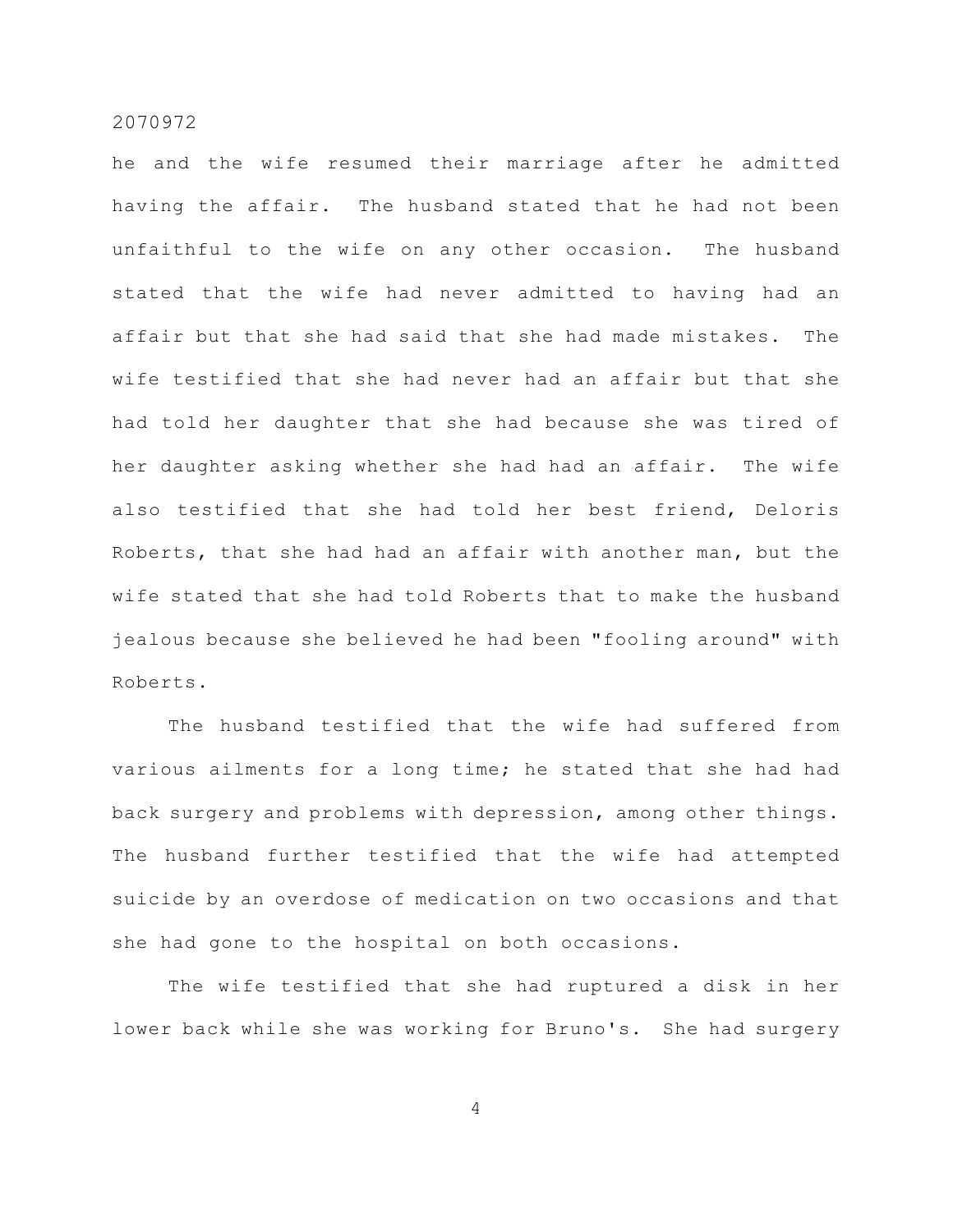on her back in 1994 as a result of the injury. She also has a bulging disk on the opposite side of her back. She has nerve damage in her left leg, which causes her pain, sometimes so much that she cannot move. The wife also suffers from fibromyalgia and osteoarthritis, which also cause her pain. The wife also had neck surgery in August 2005 for a ruptured disk in her neck; the doctor inserted a metal plate and a piece of artificial bone in her neck during that surgery. As a result of that surgery, the wife still experiences pain down her back, around and between her shoulders, and up the back of her neck and into her head. She stated that it is sometimes hard for her to turn her head from side to side and that she has a hard time picking up change or small items. She also experiences muscle twitching and often loses strength in her arms and hands. The wife also stated that she suffers from severe depression, which began, she said, after she learned about the husband's affair. At trial, the wife testified that she had been prescribed Lexapro, an antidepressant; Lyrica and Celebrex, anti-inflammatory medications, for treatment of her fibromyalgia and osteoarthritis; Soma, a muscle relaxer, and Percocet, as needed, for her back pain; and Valium. The wife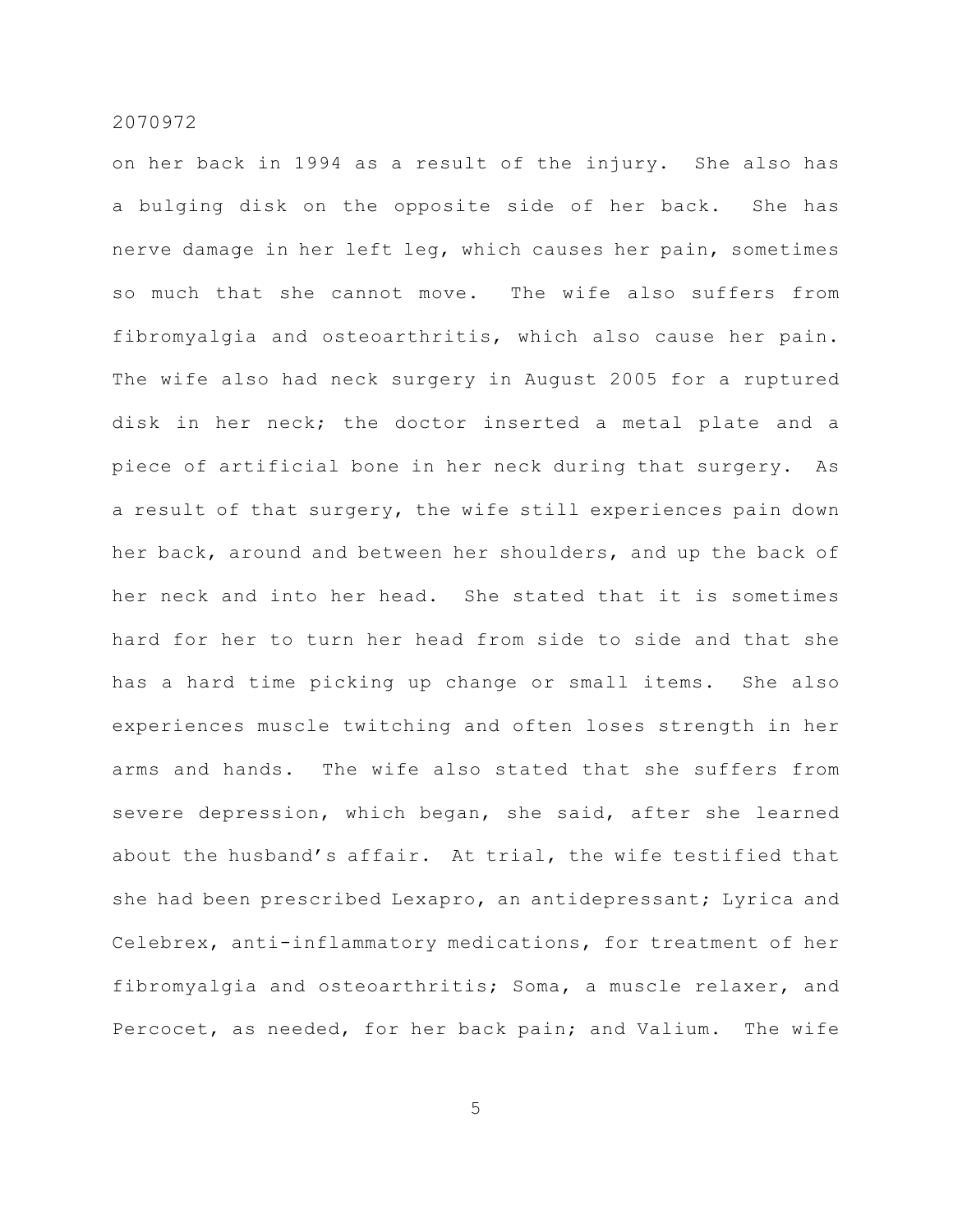also testified that she was unable to afford the majority of those prescriptions at the time of trial. The wife was 59 years old at the time of the trial and was not, at that time, eligible for Medicare because she was receiving disability benefits.

The husband stated that he stayed outside all the time before he and the wife separated because he could not live under the circumstances existing inside the house. The husband testified that the wife had told him that he was not to speak to their next-door neighbor or her husband anymore because the husband had been speaking to the neighbor at the back fence on occasion and because the neighbor had baked the husband cakes on several occasions. The husband stated that the wife had forbidden him from waving at people on the way to church. The husband further testified that he has an older sister who is mentally retarded, that he and his siblings share the responsibility of taking care of her financially, and that the wife allowed him to contribute only \$75 per month for his sister's care. The wife testified, however, that she never had a problem with his contributing to his sister's care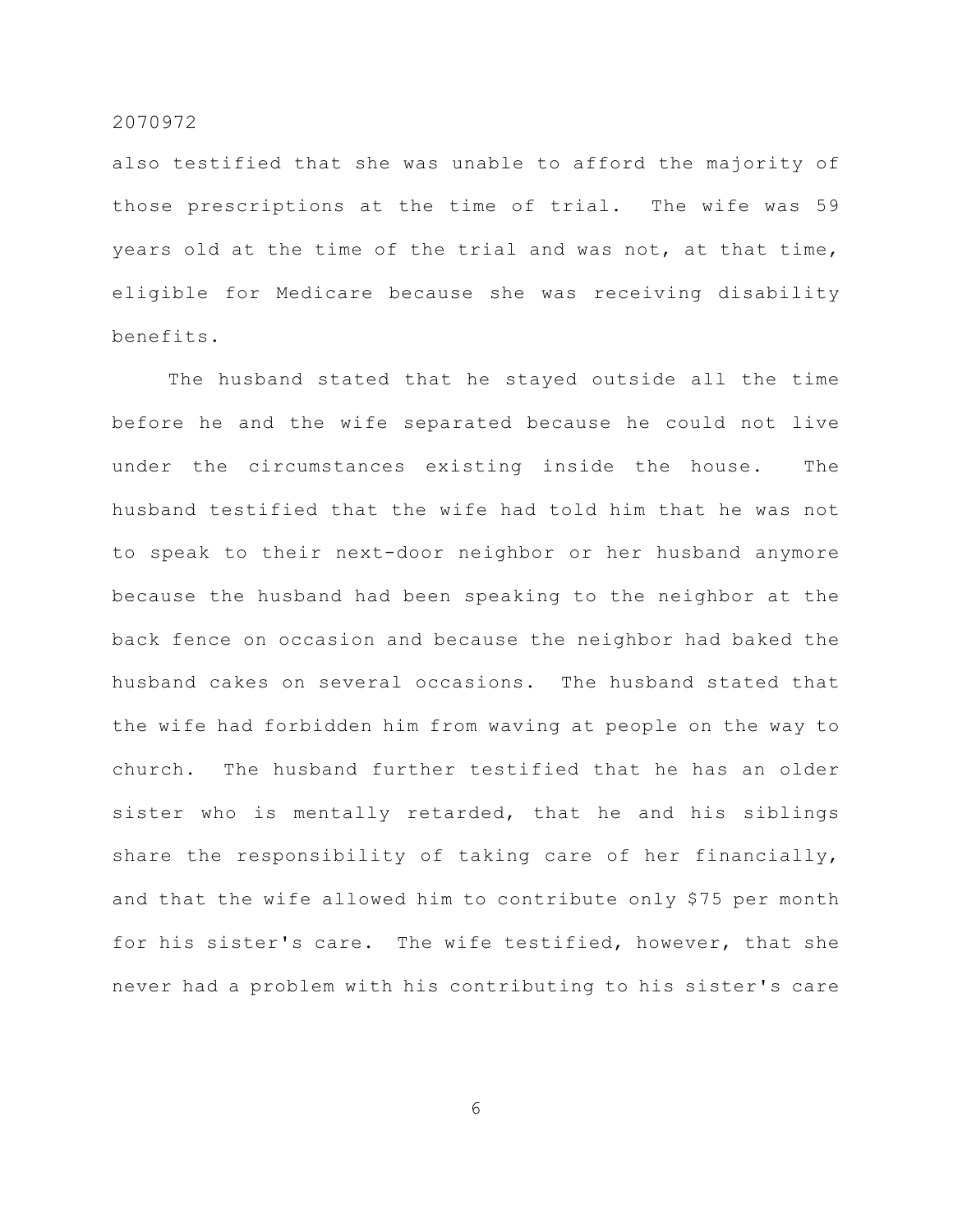but that she had a problem with his paying his other sister's share of the expenses.

According to the husband, he and the wife separated shortly before Thanksgiving in 2005, and he was forced out of the marital residence at that time. The husband testified that, on that morning, the wife had questioned him about the tithes that he paid to his church and had limited the amount he could pay to the church. The wife, however, stated that she had not had a problem with the husband tithing to the church but that she had merely asked the husband to write one check per month to the church so that he would not have to find the correct change every Sunday. The husband stated that, after he had returned home from church that day, the wife accused him of waving at the lady that lived next door when he had left the house to go to church and that the wife then began cursing and went into a rage. The husband stated that he was laying in bed at that time and that the wife began beating him on his legs and his face. He stated that he could not remember exactly what happened next, but that he did not recall hitting the wife, and that the wife then retrieved a gun. The husband stated that he reached over the wife's back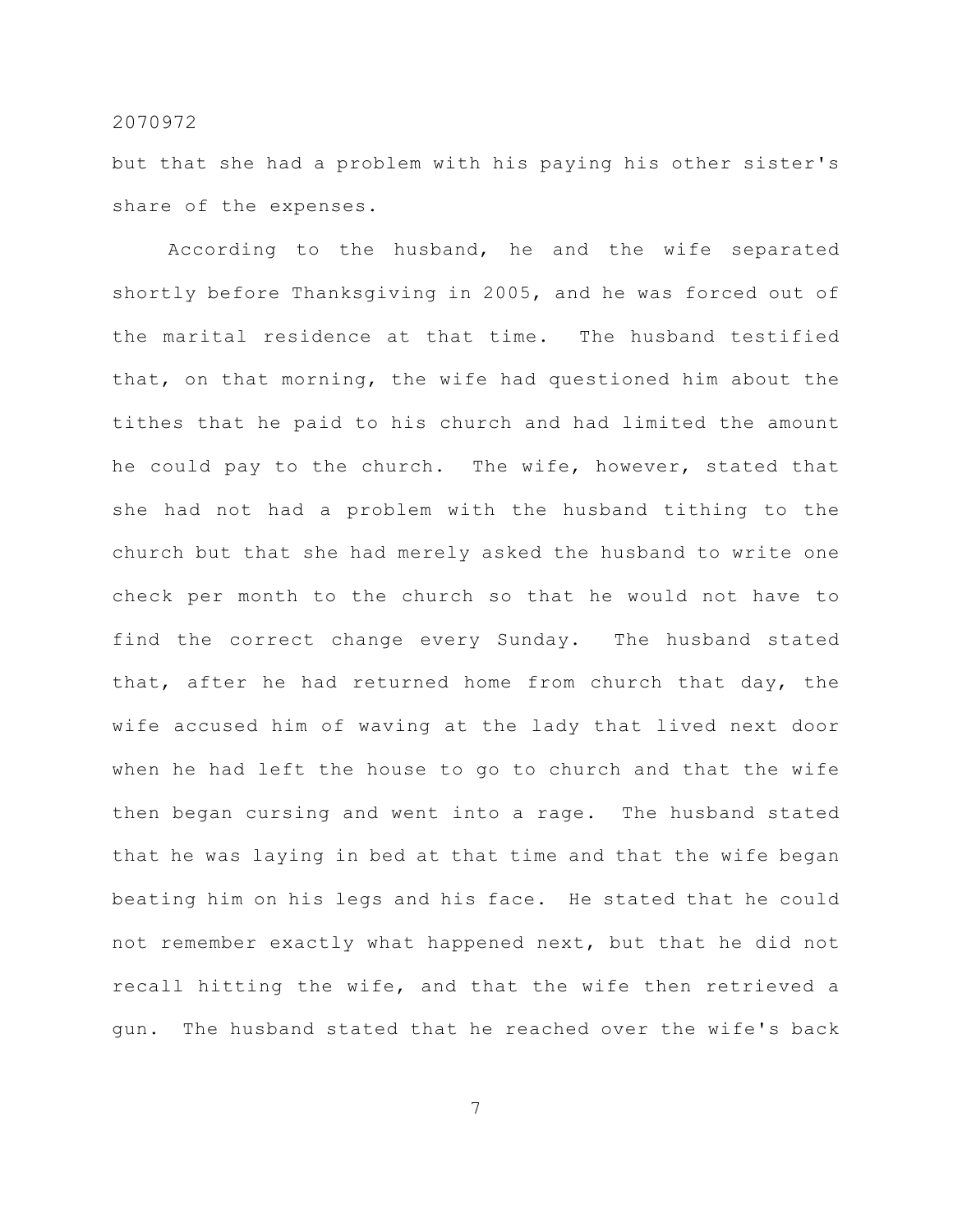and locked onto her arm with one hand and jerked the gun out of her hand with his other hand, that he then hid the gun, and that the wife began screaming and telephoned the police. The husband testified that he had not intentionally hit the wife during that incident but that she had ended up with a cut on her mouth. According to the husband, he was arrested as a result of that incident but he was later found not guilty of charges arising from that incident.

The wife testified that, on the day of the incident, she had not beaten the husband; rather, she said, he had beaten her before she got loose from him. She admitted that she had been upset because the husband had waved at someone on his way to church and that she had told the husband not to wave at the neighbor because she had seen them talking at the fence and because the neighbor had baked him cakes. She stated that they lived in a small neighborhood and that she had not wanted their neighbors talking about her and the husband's relationship.

The husband filed a complaint for a divorce and for a restraining order against the wife in the Walker Circuit Court on December 12, 2005. The husband asserted, among other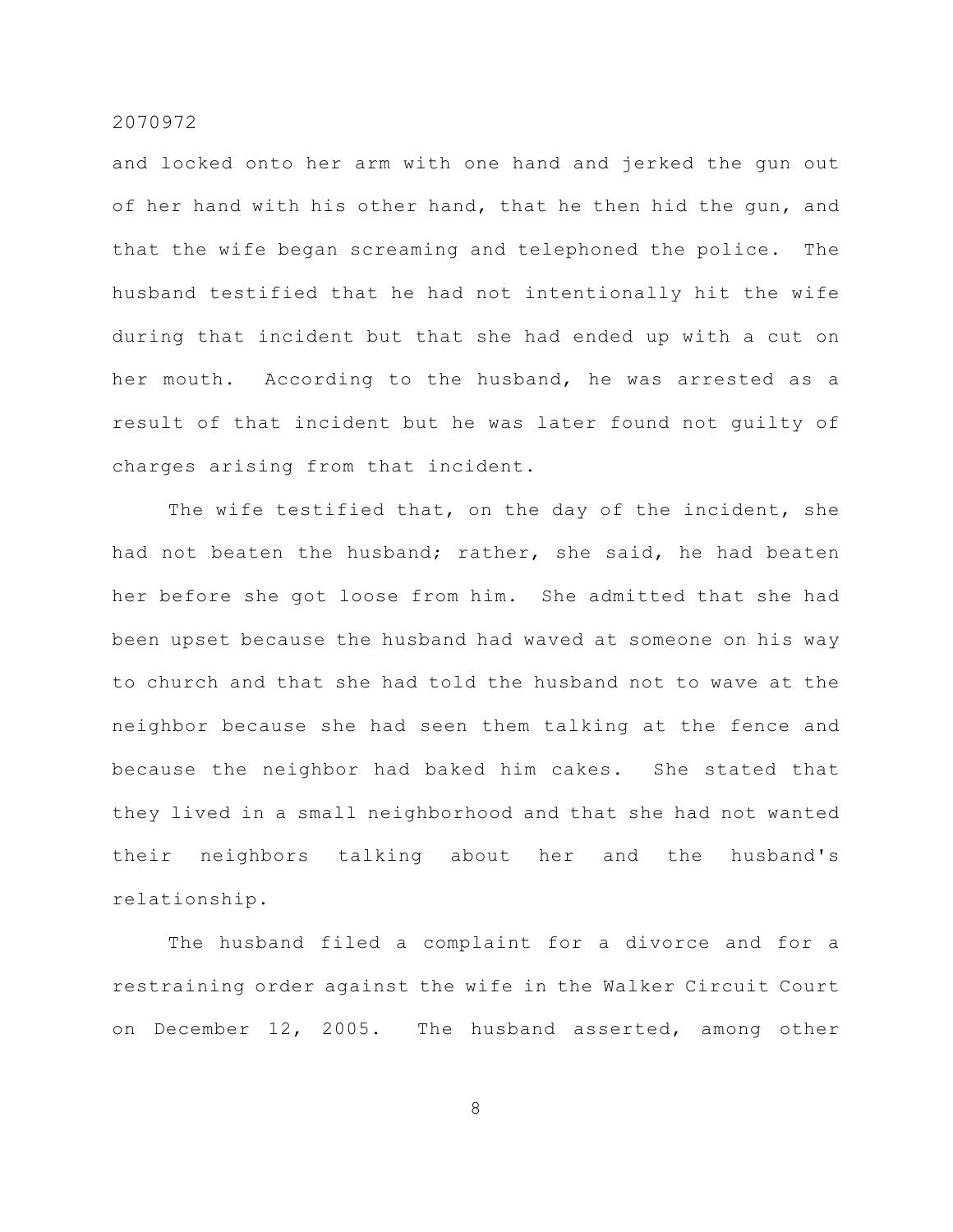things, that he had not returned to the marital residence since the wife had filed a domestic-violence complaint against him on November 13, 2005. The husband requested, among other things, a divorce, an equitable division of the parties' real and personal property, and a temporary restraining order prohibiting the wife from "taking actions attempting to secrete, hide, destroy, transfer, sell, or damage the property, both real and personal, of the parties."

On December 13, 2005, the trial court issued a temporary restraining order, which required the wife to refrain from entering the premises where the husband resided, required the husband to refrain from harassing or committing acts of violence upon the wife, and awarded temporary use of a mobile home owned by the parties to the husband.

The wife filed a motion on January 13, 2006, requesting that she be awarded temporary use and possession of the marital residence, temporary spousal support, and attorneys fees. Also on January 13, 2006, the wife filed an answer and a counterclaim, in which she requested temporary and permanent alimony, possession of the marital residence, attorneys fees, and an equitable division of the parties' marital property.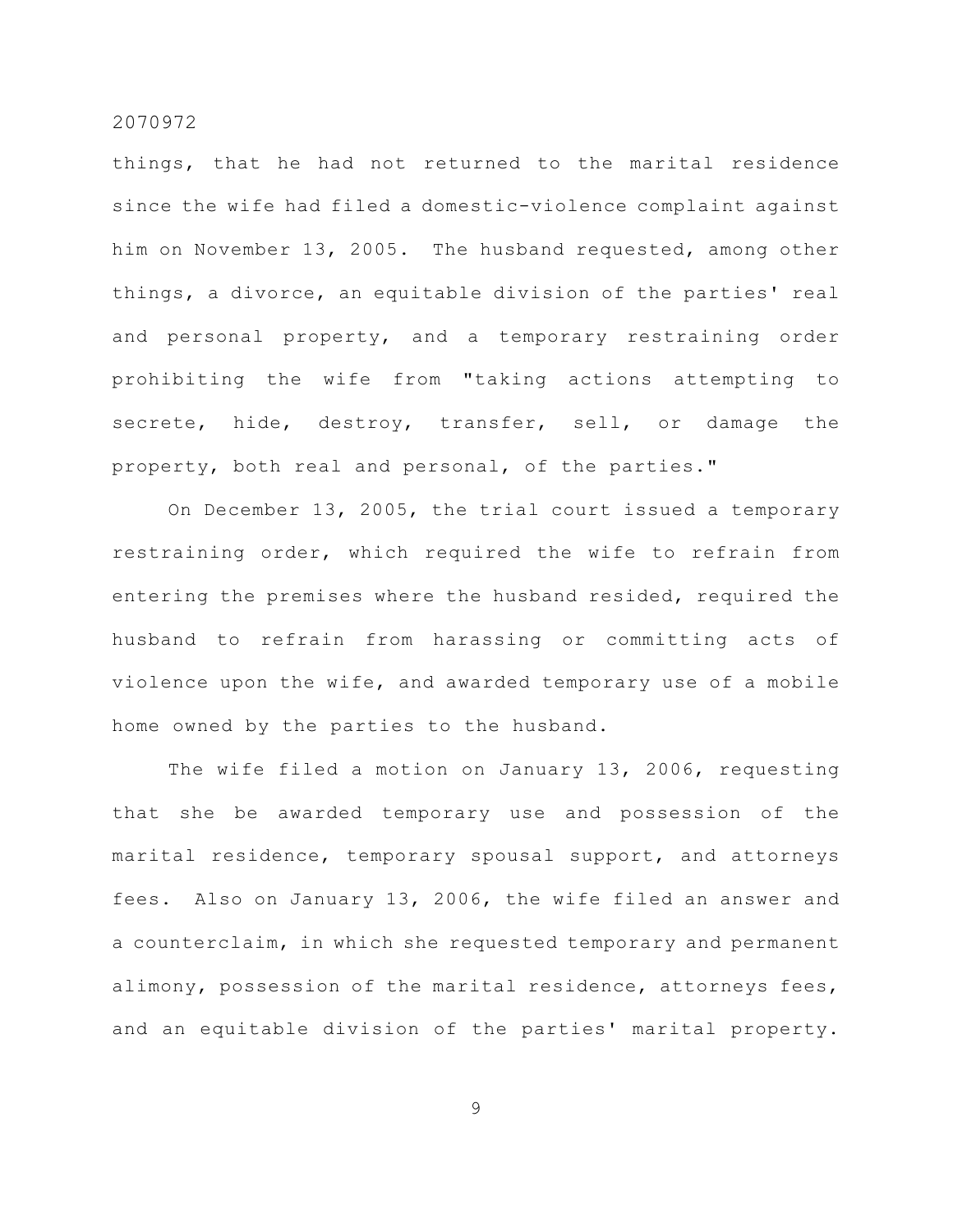The trial court entered an order on February 15, 2006, which awarded temporary possession of the marital residence to the wife, required the husband to pay \$500 per month to the wife in temporary alimony, required the husband to maintain the payments on the two vehicles that were owned by the parties before he filed his complaint for divorce, and restrained both parties from harassing the other or transferring or disposing of marital assets.

According to the husband, the marital residence was built in late 1978 and 1979, and the monthly payment on the residence, at the time of the trial, was approximately \$750. The parties had refinanced the mortgage on the property in 2005 for 10 years. The husband testified that, to his recollection, when he and the wife had refinanced the marital residence, it had appraised for \$115,000. Evidence was also presented, however, that the fair market value of the marital residence was \$128,300.

The husband stated that he and the had wife put approximately \$20,000 from the refinancing of the marital residence into a joint savings account and that that amount was to be used to add a sunroom to the house, but the sunroom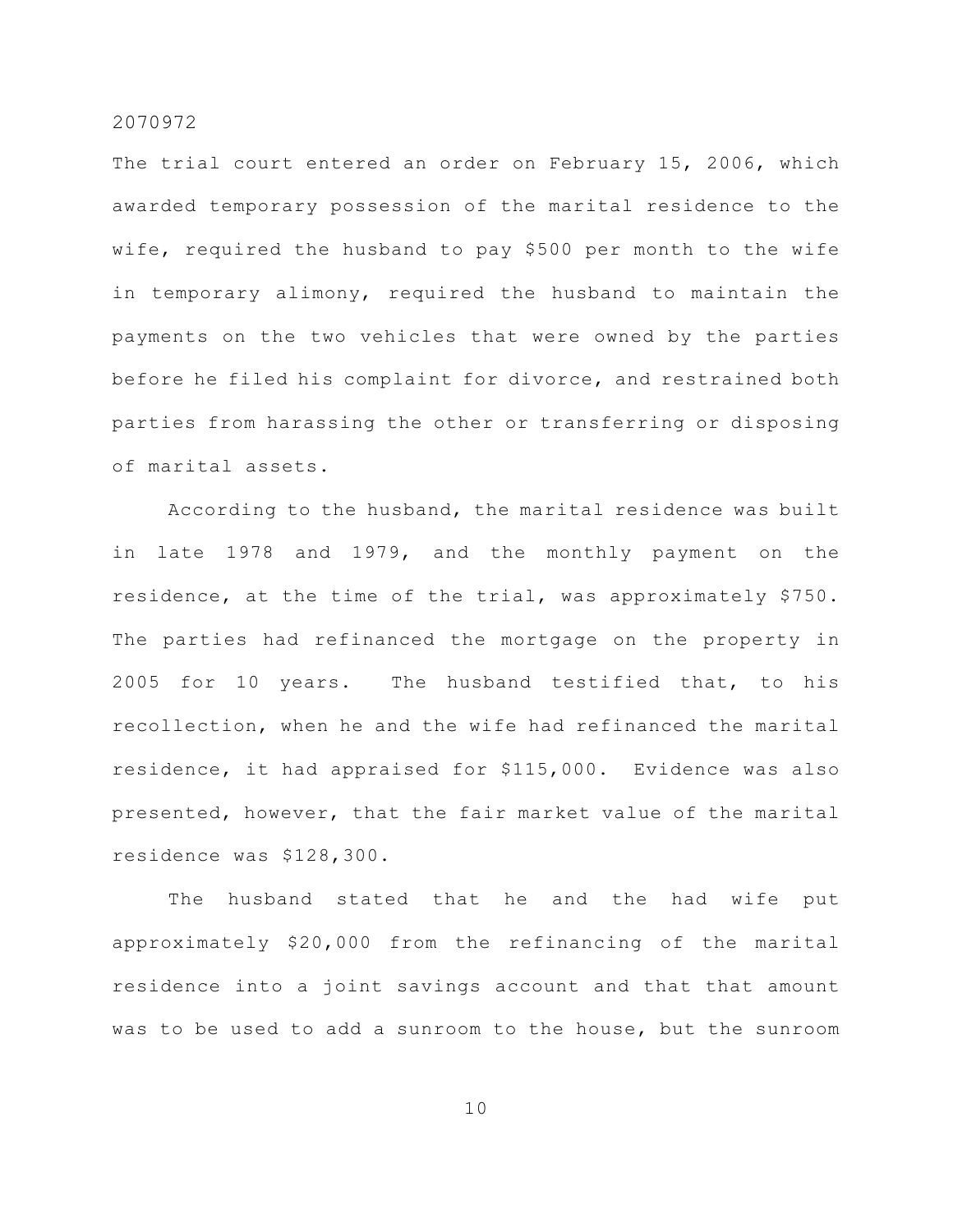was never built. The husband testified that had withdrawn some of that money after it was deposited in the joint savings account, but, he said, he had discussed each of his withdrawals with the wife before he made them. He stated that he withdrew \$6,000 to transfer into the parties' joint checking account to start construction of the sunroom. Both parties testified that the wife had withdrawn approximately \$15,000 from the parties' joint savings account and that she had closed the account on July 11, 2005, without discussing it with the husband; the wife placed those funds in a savings account that she had opened in her own name. She stated that, on December 16, 2005, she moved the money from her new savings account to an account in her name at a different bank, although she knew there was a temporary restraining order in effect ordering her not to do so. The wife testified that she had removed the \$15,000 from the parties' joint savings account because the husband had been using an "ATM" card and she did not know where the money was going and because he had offered to buy the next-door neighbors a washing machine and a dryer and she was trying to take care of the money.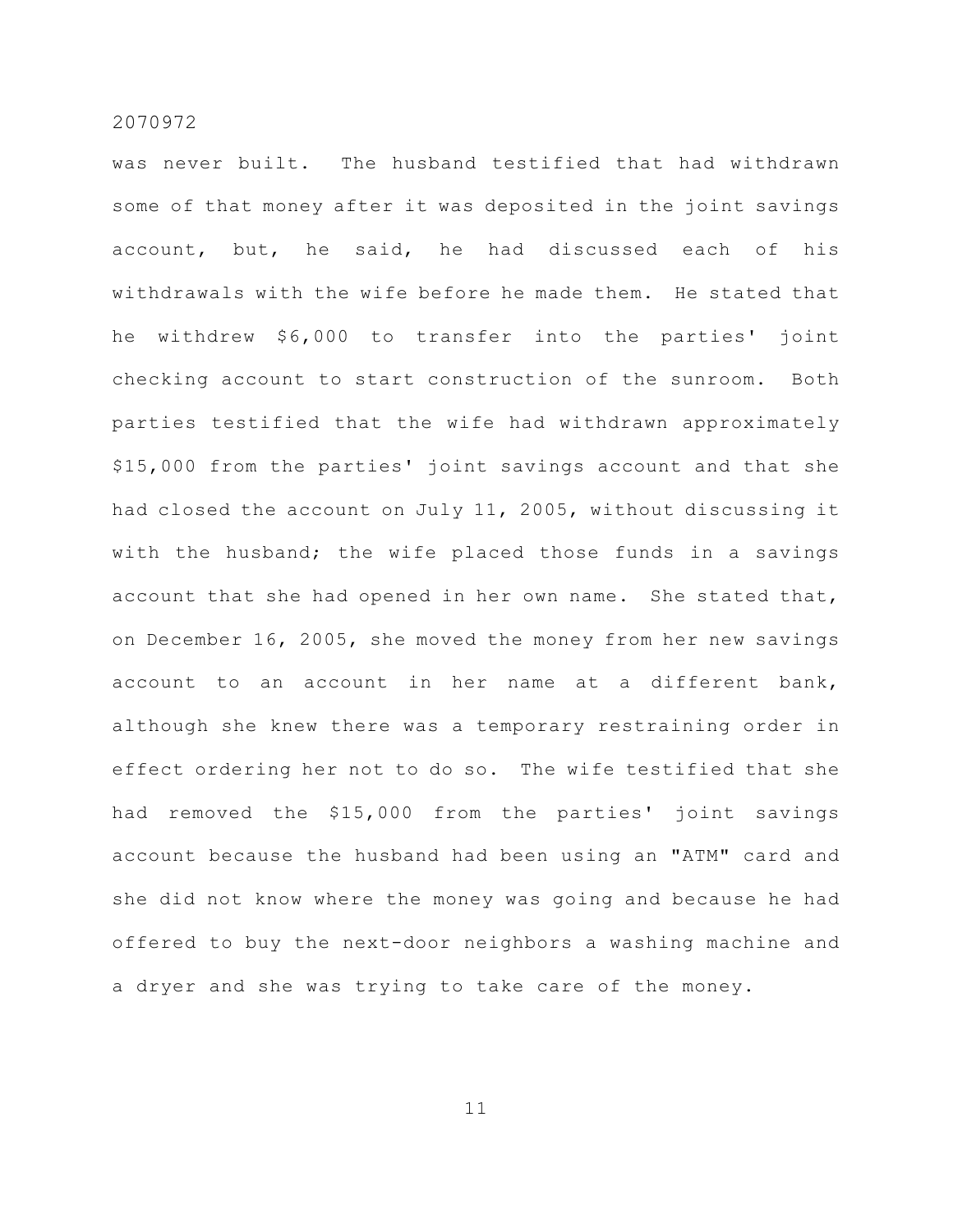The husband also testified that he and the wife had shared a checking account and that the wife had closed that account as well. The wife admitted that, on November 15, 2005, she withdrew \$5,138.39 from the parties' joint checking account. She stated that she did not remember what she had done with that money. The wife testified that she had closed out the parties' joint checking account on December 21, 2005. She admitted to having made several withdrawals from the parties' joint checking account after the entry of the court's restraining order.

With regard to the wife's monthly expenses, she testified that the power bill for the marital residence is approximately \$200, that the water bill is approximately \$15 or \$20, that her home telephone bill is \$57, that her cellular telephone bill is \$29.99, that the bill for the security system is \$33, that life-insurance premiums are  $$30<sub>1</sub><sup>1</sup>$  that automobile insurance is \$88, that costs for groceries and household items are approximately \$500 to \$600, that costs for gasoline are approximately \$30, and that the cable-television bill is \$71.42. Finally, with regard to medical payments, the wife

The wife testified that she pays \$90 quarterly for life insurance, or \$30 per month.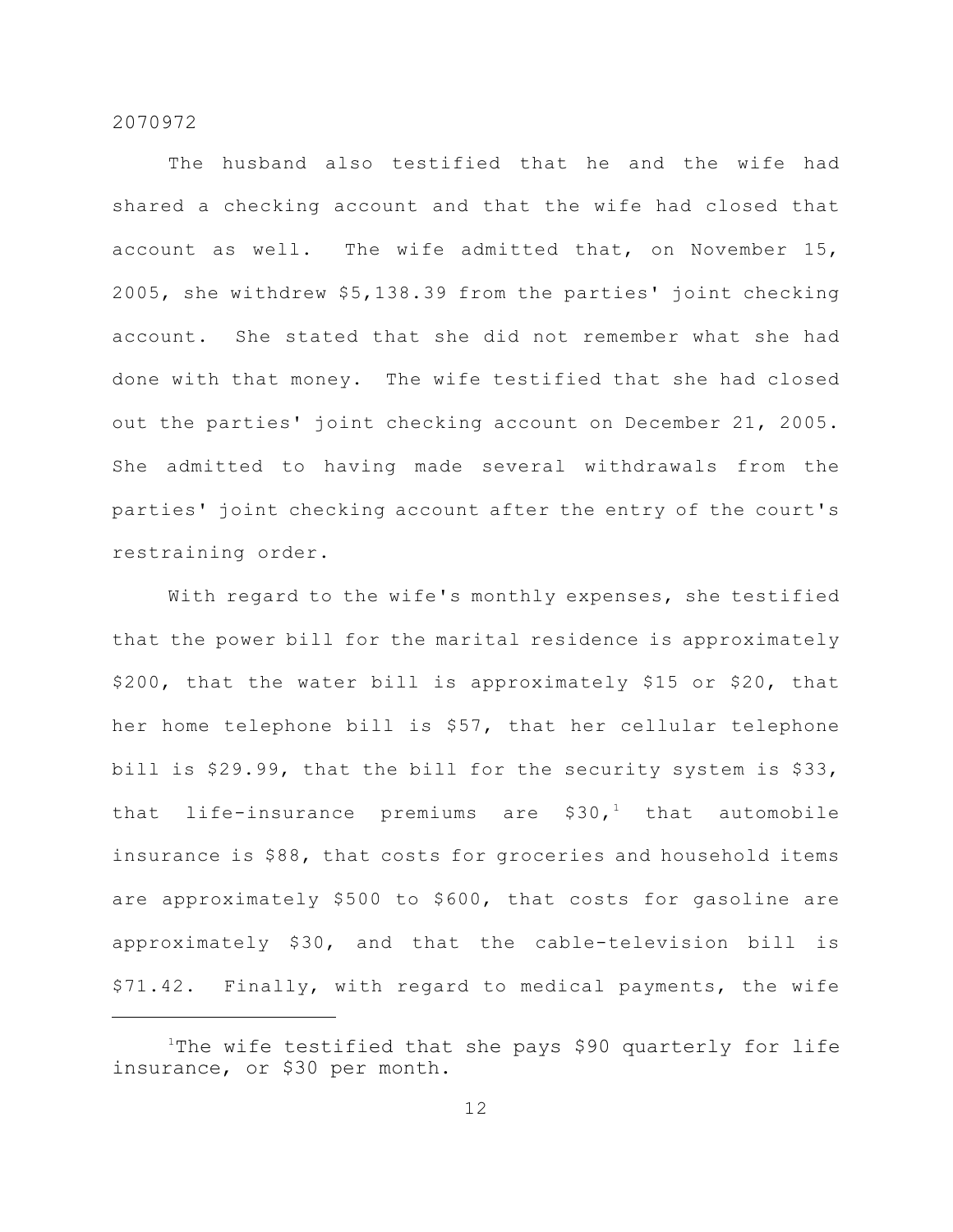testified that she has co-pays for medical insurance of approximately \$24 a month and that, at times, she has to pay for injections in her back that are not covered by insurance, which may cost up to \$110; the wife estimated that she receives those injections once or twice a month, five or six months out of the year. The wife also testified that she spends approximately \$150-200 per month on clothes.

According to the husband, the wife was driving a 2004 GMC Yukon sport-utility vehicle at the time he left the marital residence. He stated that they had been leasing that vehicle and that the wife had had it for about one year. Before that, according to the husband, the wife had driven a 2002 Chevrolet Tahoe sport-utility vehicle and had driven a GMC Envoy for approximately three or four weeks thereafter, but, he said, the wife did not like the Envoy and had the husband trade the Envoy for the Yukon. The husband testified that each of the vehicle transactions had caused him to lose money. The husband stated that the wife had returned the Yukon to the dealership after the parties had separated and after the entry of the temporary restraining order. The husband also testified that he had signed for the debt on the Yukon and was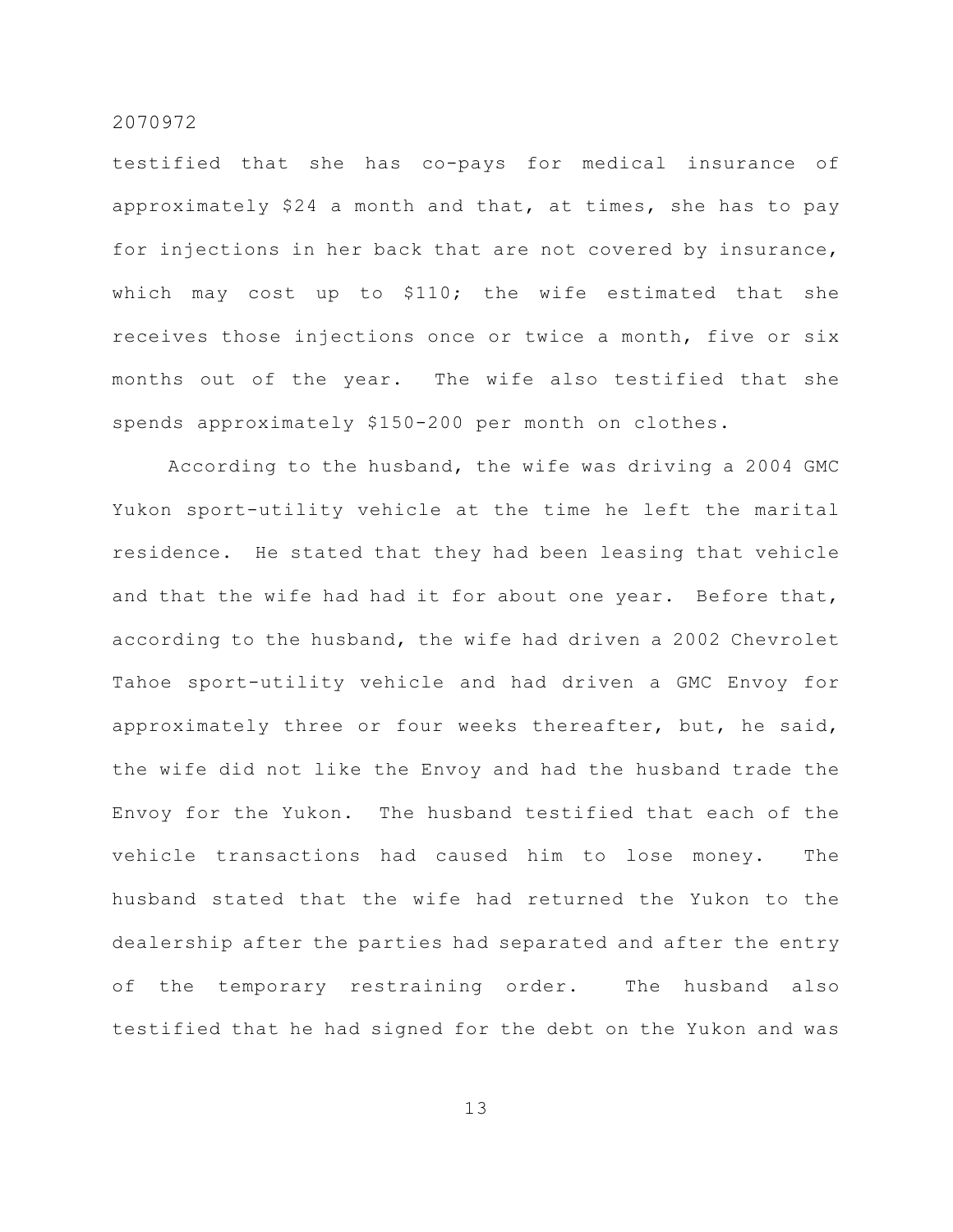obligated for that debt. The husband testified further that he had traded-in the Yukon and a 2003 GMC truck that he had been driving for a later model truck and that his monthly payments on that truck are \$729. The husband stated that he had also purchased a 1998 Oldsmobile automobile with money that he had borrowed in his own name and that he owes a little over \$1,000 on that vehicle; he stated that he did not use marital funds to purchase the Oldsmobile. The husband stated that he also had a 1994 Buick Regal automobile.

The wife admitted that she had taken the Yukon to the dealership after she had purchased another vehicle, a 2006 Toyota 4-Runner sport-utility vehicle, and that her payments on that vehicle had been \$455 per month. According to the wife, she had had some problems with the 4-Runner, so she had purchased a 2007 Jeep Grand Cherokee, for which she paid \$557 a month. The wife stated that she had gotten a bad deal on the Jeep, that she had later returned it to the dealership, that the dealership had sold the vehicle, and that she is responsible for paying them the \$1,500 balance owed on the Jeep. At the time of the trial, the wife was driving a 2007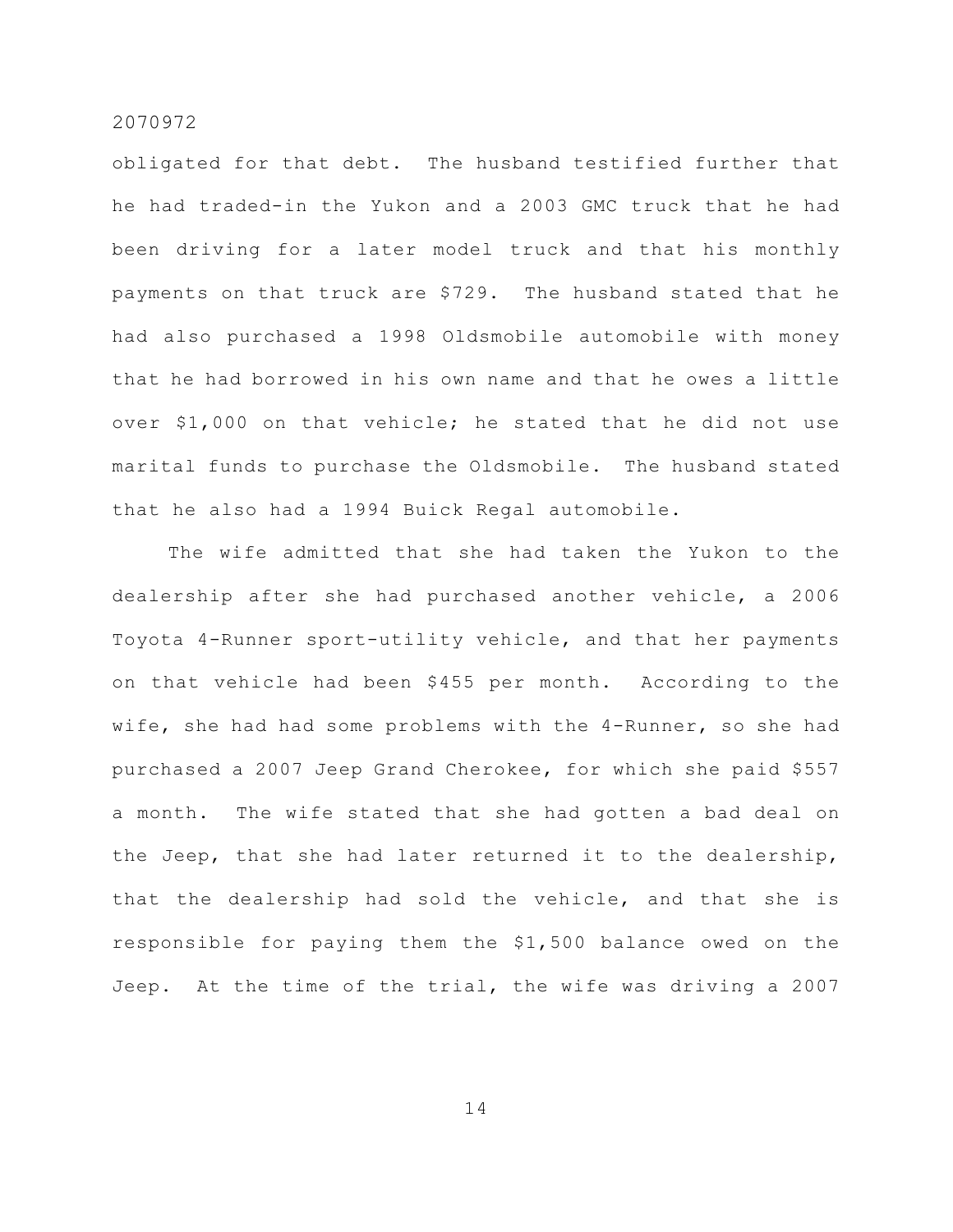Ford Explorer sport-utility vehicle; her monthly payments on the Explorer are \$457.

The husband testified that, at the time of trial, he was living in the mobile home that he had purchased for the parties' daughter. According to the husband, his monthly payment for the mobile home is \$203, and he pays lot rent of \$100 each month. The husband testified that the power bill in the mobile home costs him approximately \$80 each month. The husband stated that the parties' daughter and her son live with him in the mobile home.

The husband presented evidence indicating that the wife had violated the temporary restraining order by going to the mobile home and by making harassing telephone calls to him. The husband testified that he had been to the marital residence to take the wife groceries at her request and to check the property because the wife had told him she had been hearing things at night. The wife admitted to having called the husband, to having left numerous messages on his answering machine when he did not answer the telephone, and to having visited the mobile home in which the husband was living. The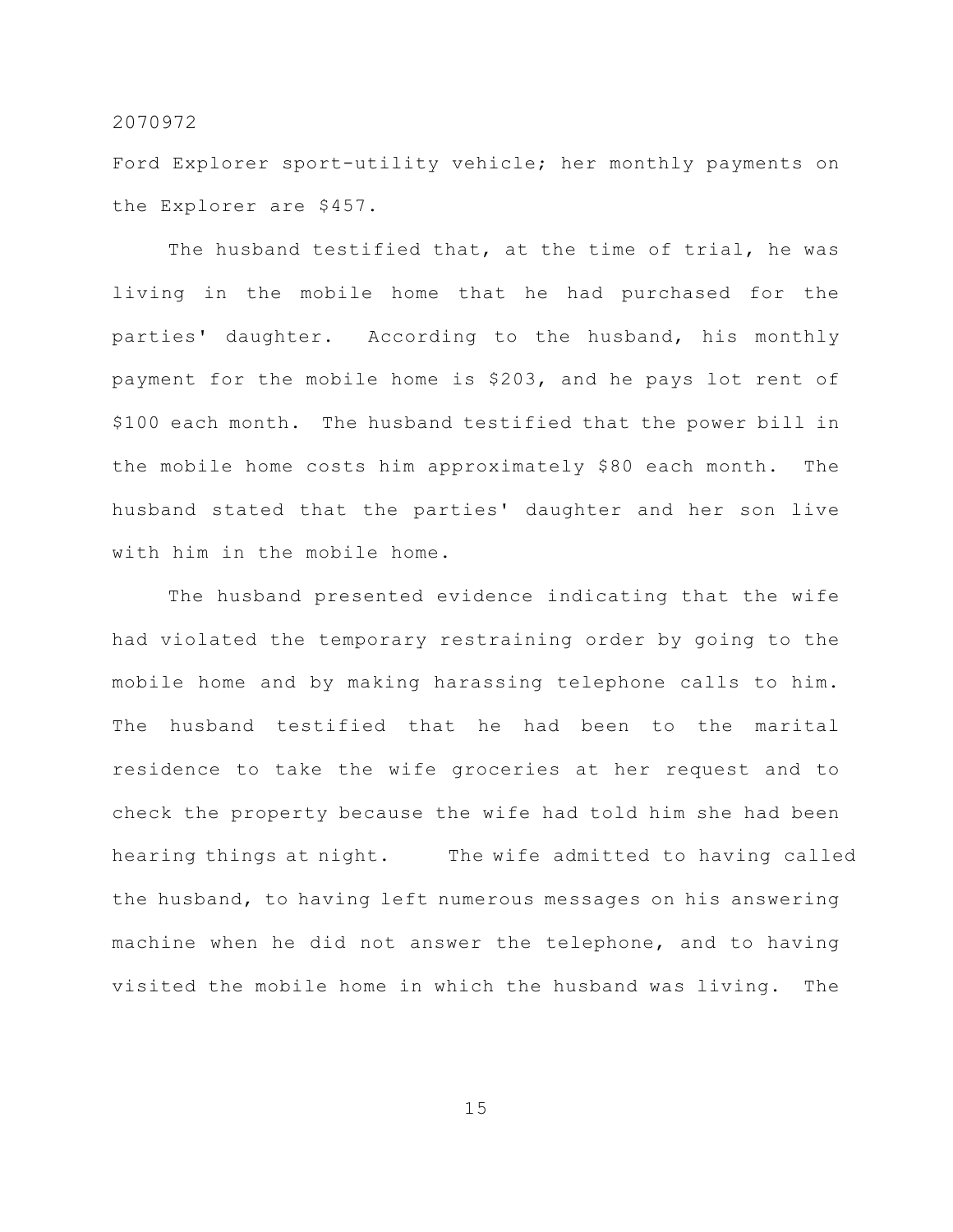wife further admitted to having yelled at and having threatened the husband after the first trial date.

The husband stated that the parties' neighbor had filed an harassment charge against the wife after the parties had separated. The wife stated that the next-door neighbor had filed the harassment charge against her after the wife had written a card to the neighbor and had placed it in the neighbor's mailbox. The wife also testified to an incident in which the sheriff had filed an action against her in the probate court, requesting that she be committed to a mentalhealth institution. The wife stated that she had let her son and his family move into her basement, that the son had smoked "meth" in her basement, and that she had called the sheriff's department to get someone to help her get her son and his family out of her house. The sheriff filed the petition seeking the wife's commitment in the last week of July 2007; the probate court then ordered that the wife be committed to the behavioral medical unit at Walker Regional Hospital. The wife stated that she remained in the hospital for three weeks and that, while she was in the hospital, it was discovered that she had diabetes.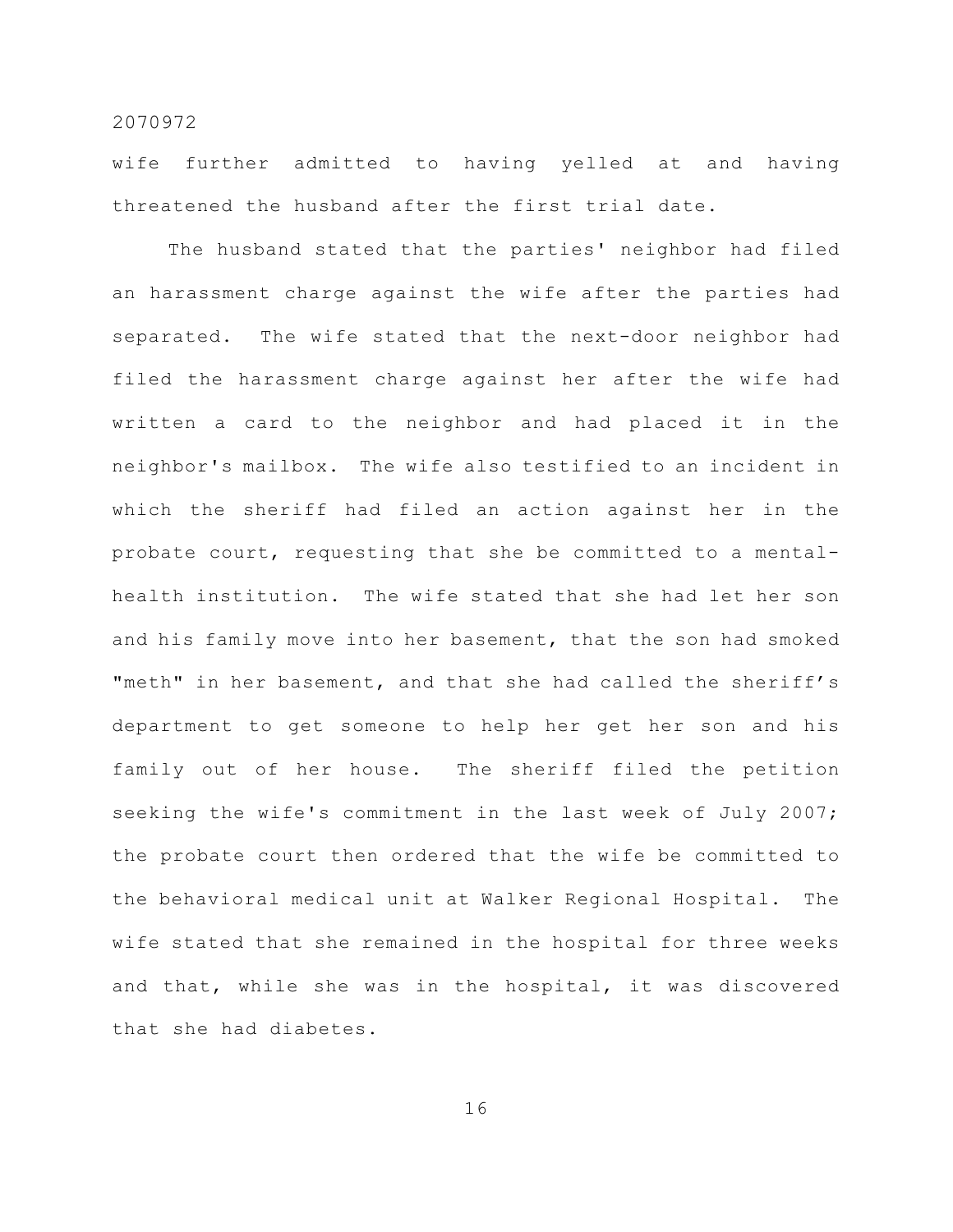At the close of the trial, which lasted over the course of several months, the trial court entered a divorce judgment on June 18, 2008, which, among other things, divorced the parties on account of the irretrievable breakdown of the marriage; awarded the marital residence to the wife; required the husband to pay to the wife as alimony in gross the monthly amount due on the existing mortgage on the marital residence until the mortgage is paid in full; awarded the wife 50% of the husband's UMWA pension benefits; awarded the husband his 401k account, the mobile home, and the vehicle in his possession; awarded the wife the vehicles in her possession; required the husband to pay \$1,500 per month to the wife as periodic alimony; required the husband to pay for all the medical expenses incurred by the wife before the entry of the divorce judgment; required that the husband pay the COBRA health-insurance premiums for the wife for 36 months and that he be responsible for one-half of her medical expenses not reimbursed by insurance; awarded each party the personal property in his or her possession; ordered that each party be responsible for the debts in his or her own name; required the husband to pay \$6,500 of the wife's attorney fees; and entered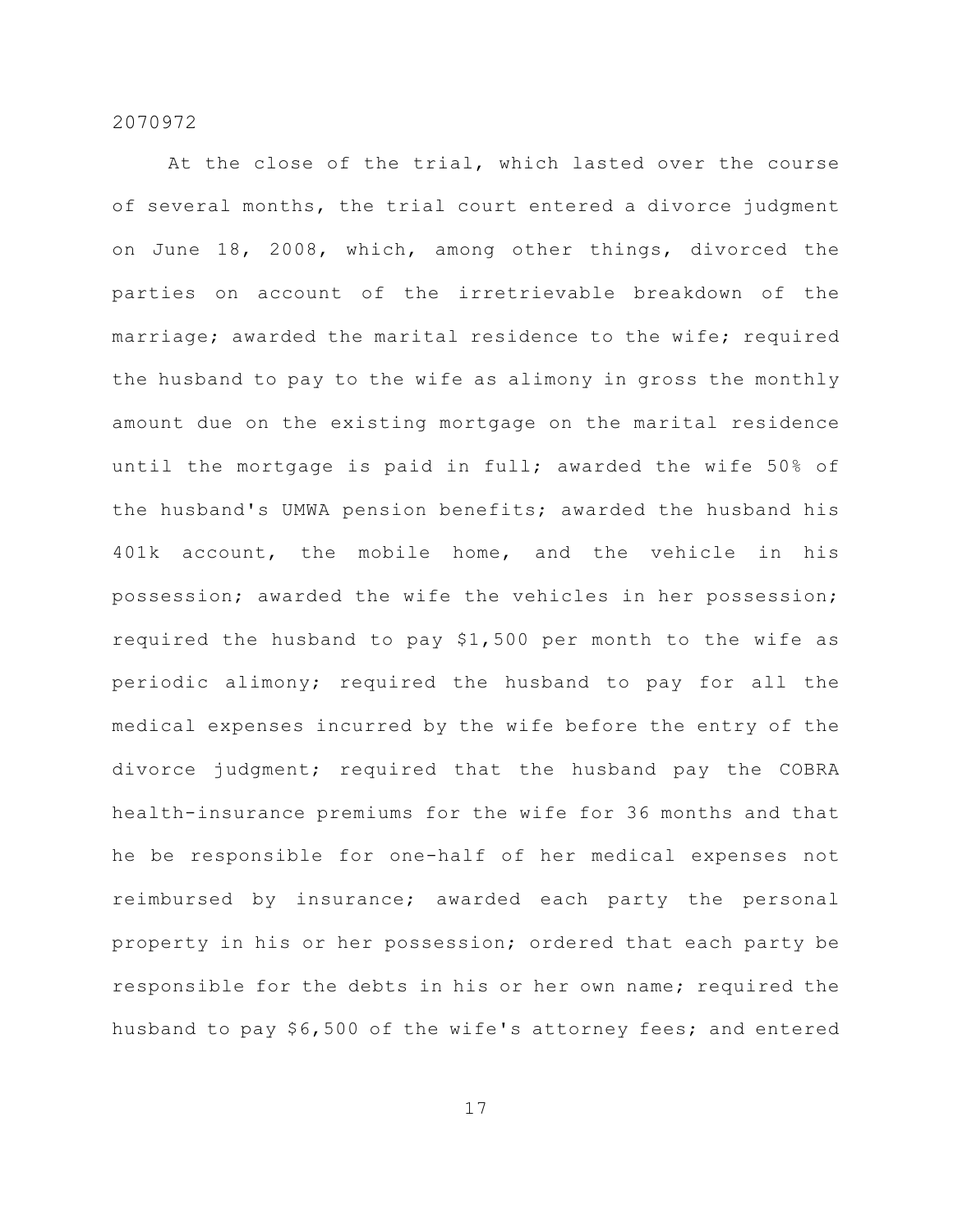a restraining order enjoining both parties from harassing, annoying, or alarming the other.

The husband filed his notice of appeal to this court on July 15, 2008. The husband filed a motion to stay enforcement of the divorce judgment during the pendency of the appeal on that same day. On August 12, 2008, the trial court entered an order granting the husband's motion with regard to the award of a portion of his UMWA pension benefits and the award of attorneys fees, but it otherwise denied his motion. On September 26, 2008, the husband filed a motion for leave of this court to file a Rule 60(b), Ala. R. Civ. P., motion in the trial court; that motion was granted on October 3, 2008. In his Rule 60(b) motion, the husband sought relief from the divorce judgment based on this court's decision in Miller v. Miller, [Ms. 2060231, Sept. 5, 2008] So. 3d (Ala. Civ. App. 2008), which was issued approximately three months after the divorce judgment was entered. That motion is still pending in the trial court.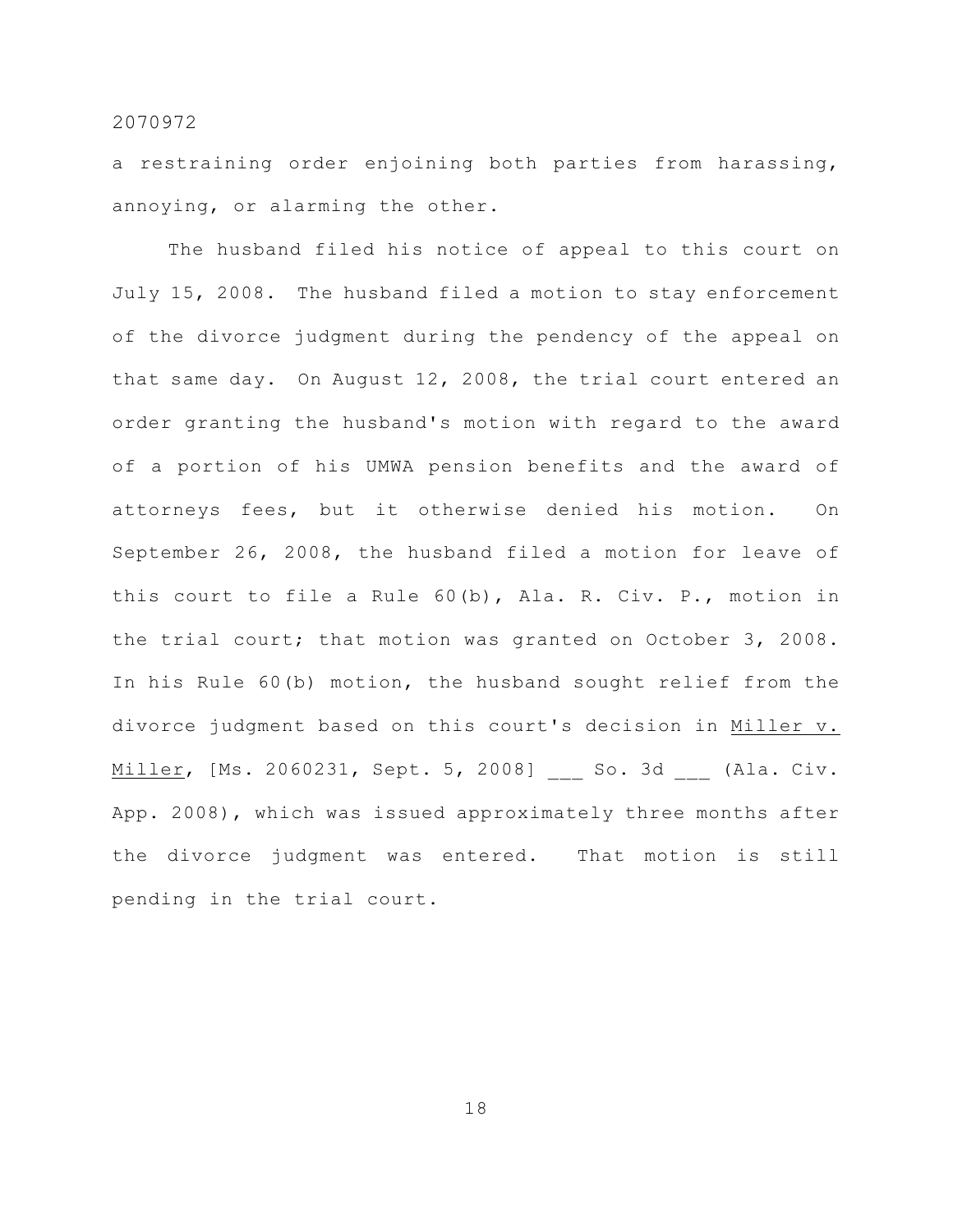## Discussion

The husband first argues that the trial court exceeded its discretion in its division of the parties' marital property in the divorce judgment.

"The trial court is afforded a wide degree of discretion in dividing the marital assets of the parties upon divorce. Moody v. Moody, 641 So. 2d 818 (Ala. Civ. App. 1994). The only limitation on that discretion is that the division of property be equitable under the circumstances of the particular case, and the task of determining what is equitable falls to the trial court. Ross v. Ross, 447 So. 2d 812 (Ala. Civ. App. 1984). This court must consider the issues of property division and alimony together when reviewing the decision of the trial court, Albertson v. Albertson, 678 So. 2d 118, 120 (Ala. Civ. App. 1995), and, because the facts and circumstances of each divorce case are different, this court must also consider the particular facts and circumstances of the case being reviewed. Murphy v. Murphy, 624 So. 2d 620, 623 (Ala. Civ. App. 1993). In making the division, the trial court may consider several factors, including the parties' respective present and future earning capacities, their age and health, their conduct, the duration of the marriage, and the value and type of marital property. Lutz v. Lutz, 485 So. 2d 1174 (Ala. Civ. App. 1986). The property division made by the trial court will not be set aside on appeal absent a palpable abuse of that discretion. Id."

Cantrell v. Cantrell, 773 So. 2d 487, 489-90 (Ala. Civ. App. 2000).

The husband argues that the wife was awarded 100% of the marital property when the values of the property awarded are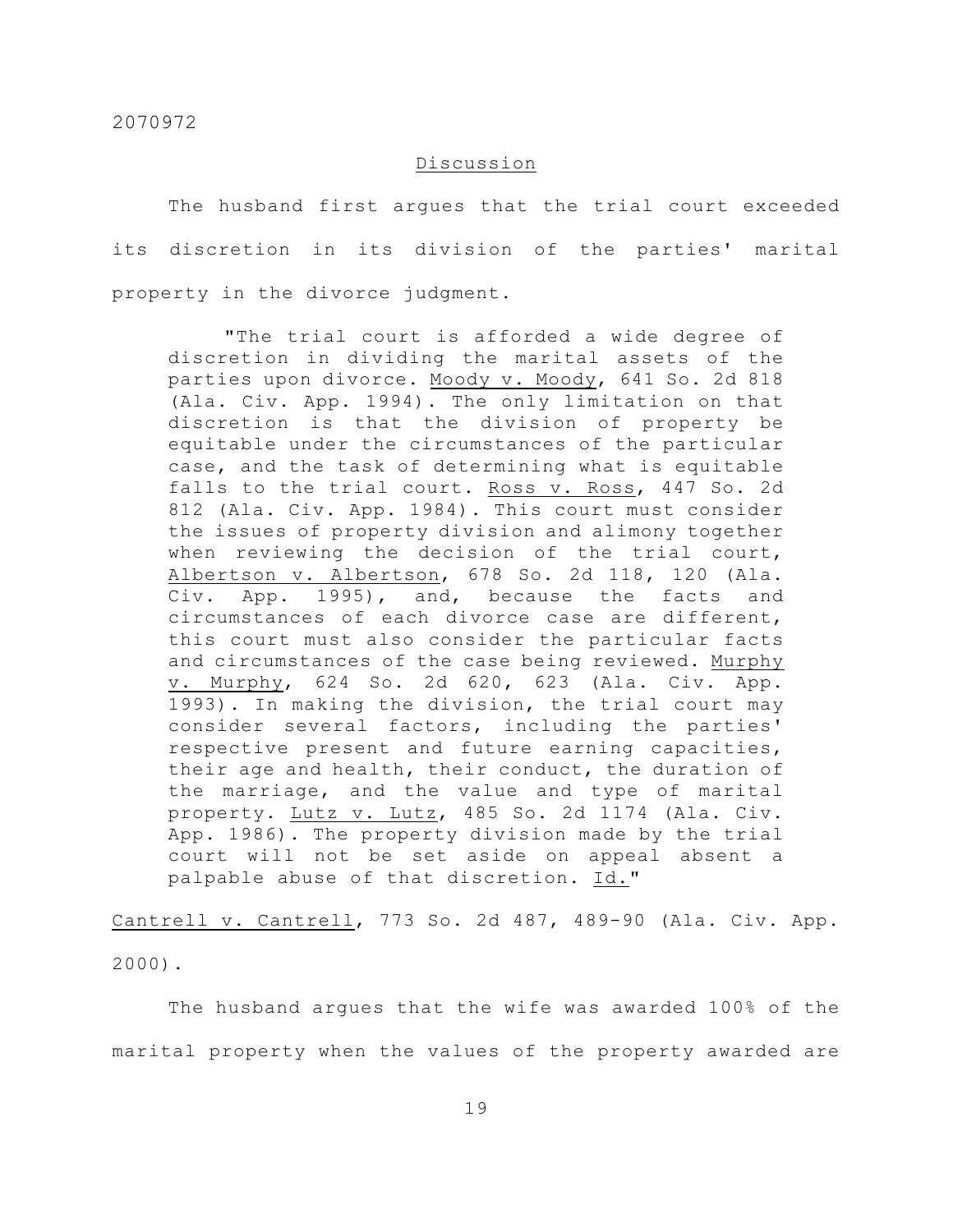compared with the liabilities that each party was assigned in the divorce judgment. We do not accept this argument, however. Although the marital residence was the most valuable marital asset and was awarded to the wife, the husband was not divested of all of the marital property by the divorce judgment. Rather, he was awarded the parties' mobile home, the entirety of his 401k account, and the three automobiles that he was in possession of at the time of the trial, each of which have value.

The husband cites Robinson v. Robinson, 795 So. 2d 729 (Ala. Civ. App. 2001), Stewart v. Stewart, 341 So. 2d 490 (Ala. Civ. App. 1977), and Helms v. Helms, 54 Ala. App. 551, 310 So. 2d 475 (Ala. Civ. App. 1975), in support of his argument that the trial court exceeded its discretion in dividing the parties' property in the divorce judgment. We conclude, however, that the facts of this case are distinguishable from the facts in each of those cases. See Stewart, 341 So. 2d at 492-93 (holding that "each case must be decided on the basis of its own facts and circumstances" and determining that property division was inequitable based on particular circumstances of that case), and Robinson, 795 So.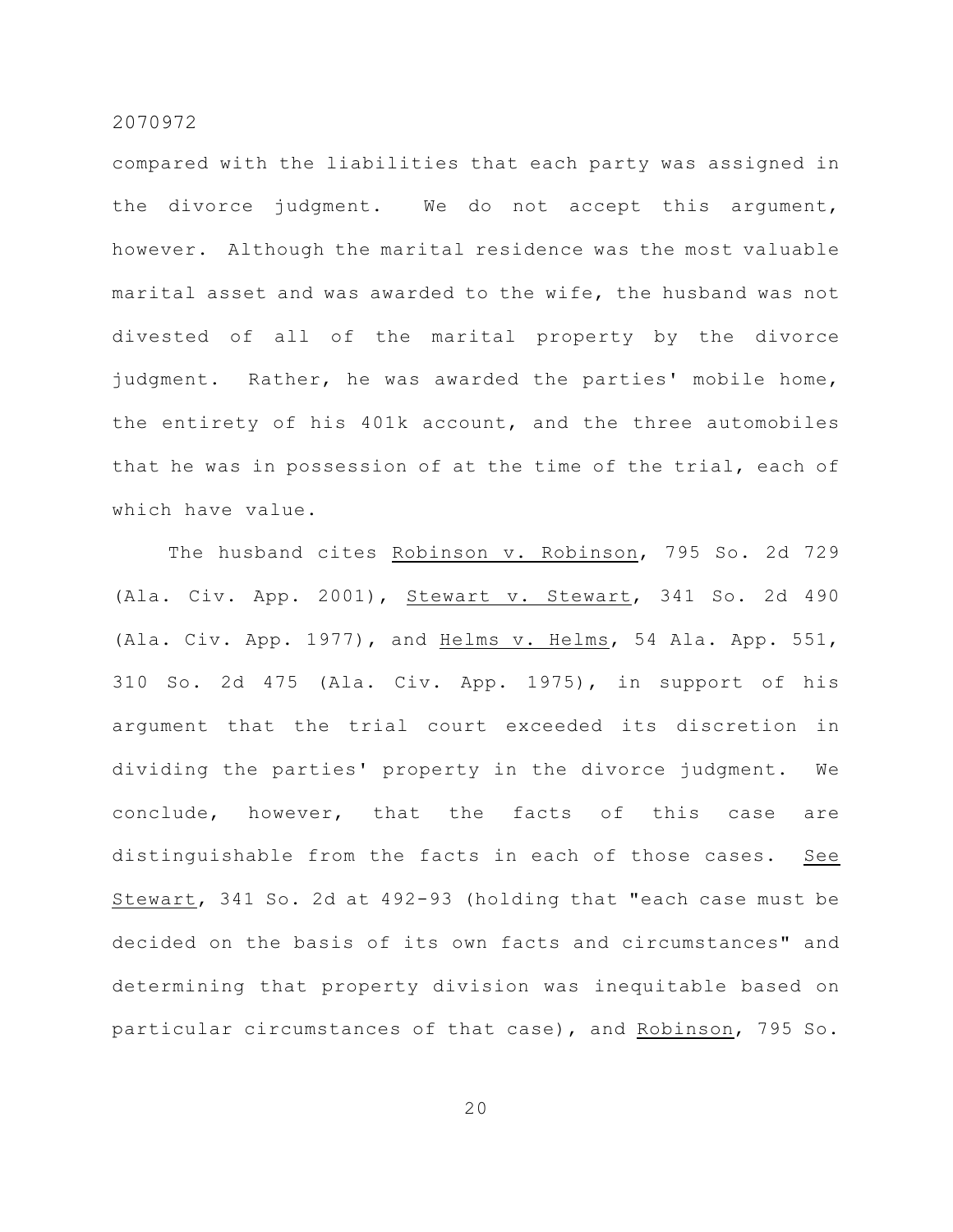2d at 735 (determining that property division was inequitable when husband was left with no assets from which to pay the property settlement ordered to the wife without negating the award to the husband).

In Helms, which the husband argues is most closely analogous to the present case, the wife was awarded the marital home and a number of income-producing properties; the husband was awarded certain lots and vacant properties owned by the parties, and the parties were each awarded half of the jointly held bank accounts. 54 Ala. App. at 553, 310 So. 2d at 477. This court determined that the award was inequitable because it awarded the wife all the income-producing assets as well as the marital home, while the husband was left without a place to live. 54 Ala. App. at 554, 310 So. 2d at 478. This court then allowed the judgment to stand, with the exception of the award of the marital home to the wife, and remanded the case to the trial court with instructions to require a sale of the home and an equal division of the proceeds derived therefrom between the parties. Id.

In the present case, the husband has not been left without a home, and the wife has not been awarded any income-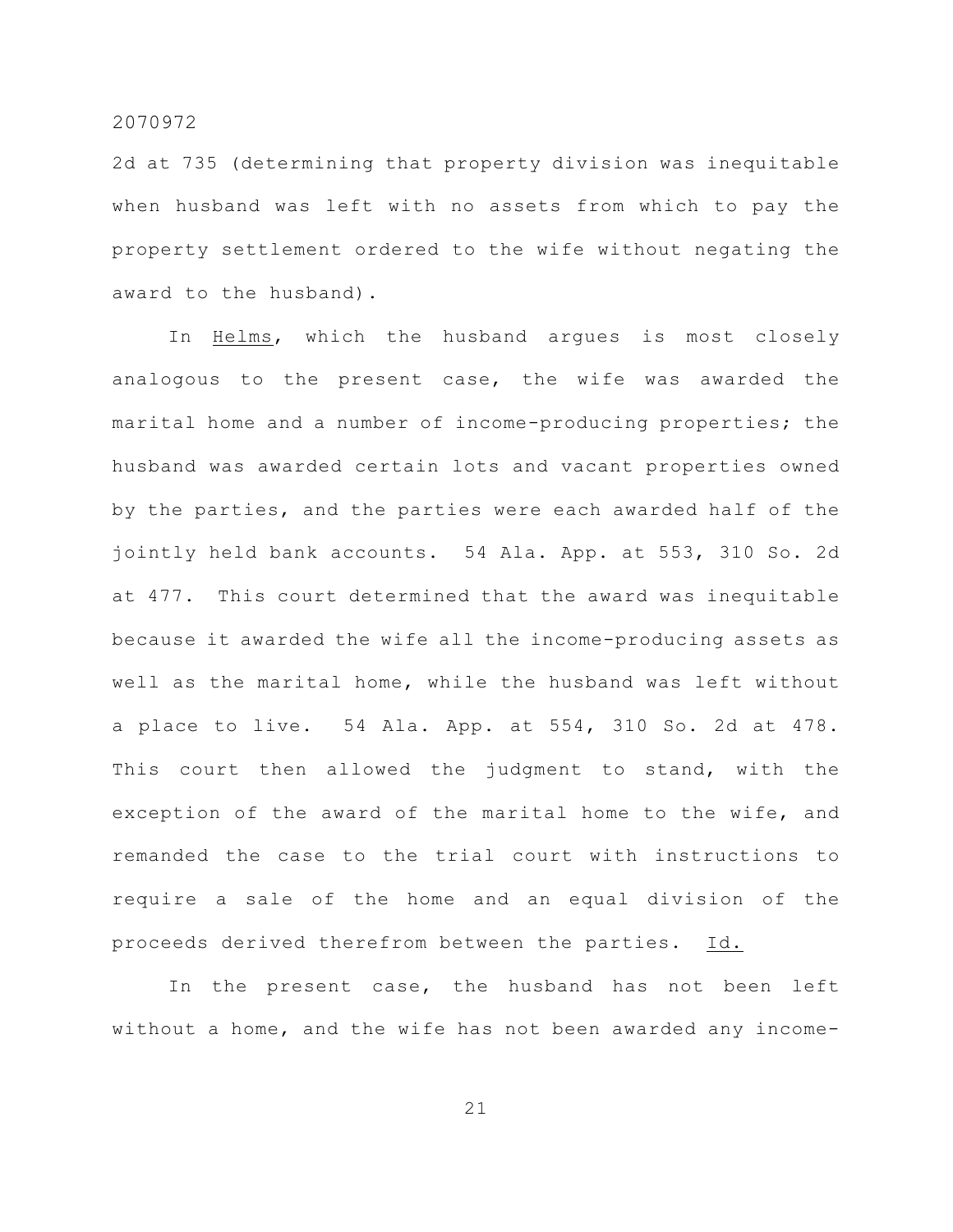producing property. The trial court's award provides both parties with a home, and the property division is not so grossly disproportionate, as it was in Helms,<sup>2</sup> that it amounts to an abuse of discretion by the trial court.

The wife testified that she incurs at least \$1,740.41 of monthly expenses for bills, groceries, and other living expenses (electricity - \$200; water - \$15; home telephone - \$57; cellular telephone - \$29.99; security system - \$33; life insurance - \$30; automobile insurance - \$88; groceries and household items - \$500; gasoline - \$30; cable television - \$71.42; medical insurance co-pays - \$24; back injections at one per month, six months per year - \$55; clothes - \$150; car payment - \$457). The wife's income from retirement and Social Security disability benefits amounts to \$800 per month. After adding \$751 per month from the husband's pension benefits and \$1,500 in periodic alimony, the wife will receive approximately \$3,051 in monthly income pursuant to the divorce judgment, and she will be left with approximately \$1,310.59 each month after her expenses are deducted.

 $^{2}$ In <u>Helms</u>, the wife was awarded approximately \$236,000 in unencumbered real estate, mortgages receivable, and cash, while the husband's property award amounted to only \$30,000. 54 Ala. App. at 553, 310 So. 2d at 553.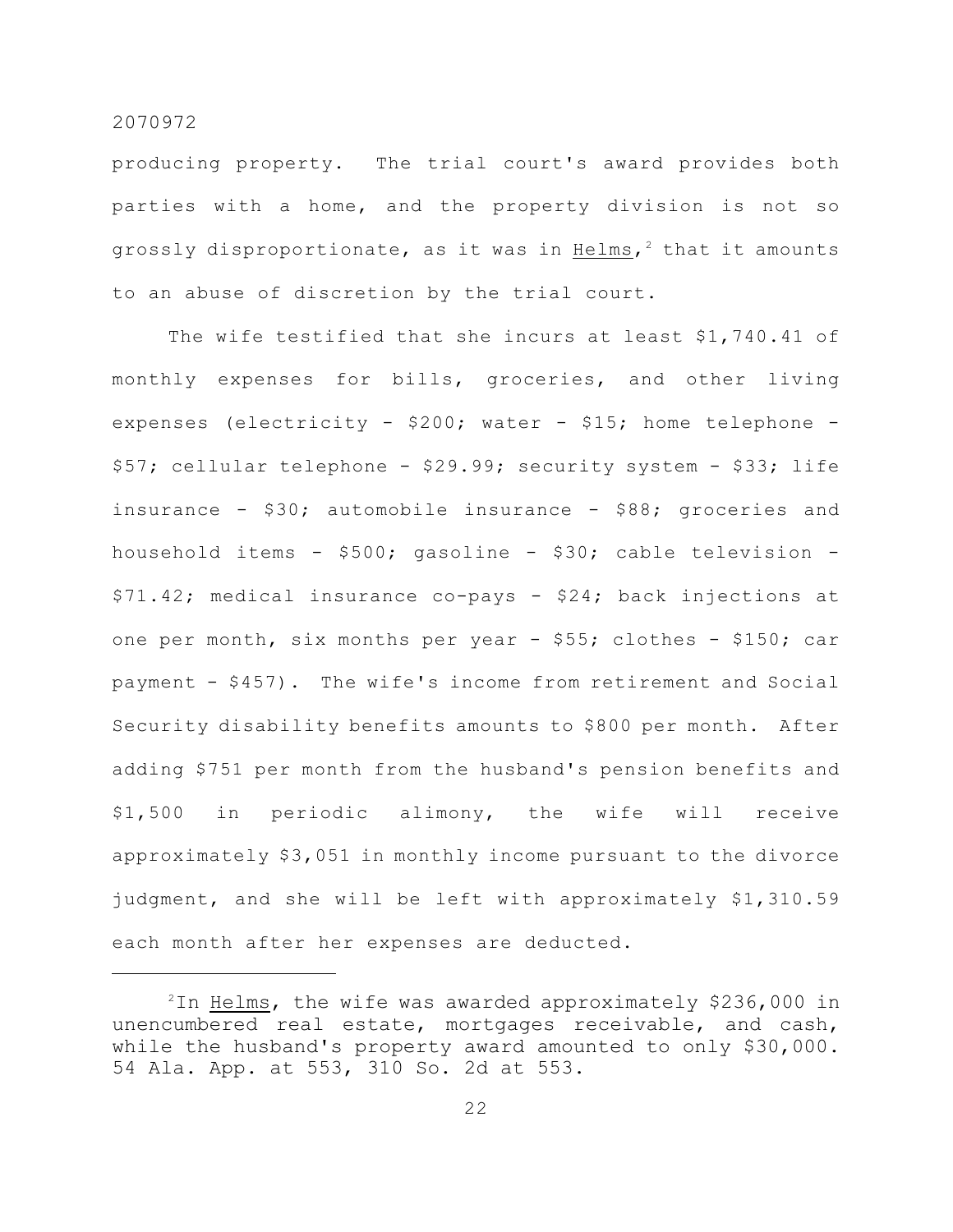The husband, on the other hand, receives approximately \$6,104 per month from retirement benefits, VA disability benefits, and Social Security disability benefits. After deducting the portion of the husband's monthly UMWA pension benefits awarded to the wife (\$751), \$1,500 in periodic alimony, the monthly payment for the mortgage on the marital residence of \$750, the husband's car payment of \$729, and rent and electricity for the mobile home of approximately \$383 per month, the husband is left with income of approximately \$1,991 per month.<sup>3</sup>

With regard to the assets awarded, the marital residence was the most valuable marital asset. The testimony revealed that the fair market value of the residence was approximately \$128,000 and that the house had been refinanced in 2006, leaving a \$55,000 mortgage owed on the property. Thus, the wife's equity in the marital home was not the full amount of its estimated fair market value. The husband, on the other hand, was awarded the mobile home, in which there was also little equity since it was fully financed, and his 401k

 $3$ There was no testimony regarding the amount of the husband's other monthly expenses or the cost of COBRA insurance for the wife.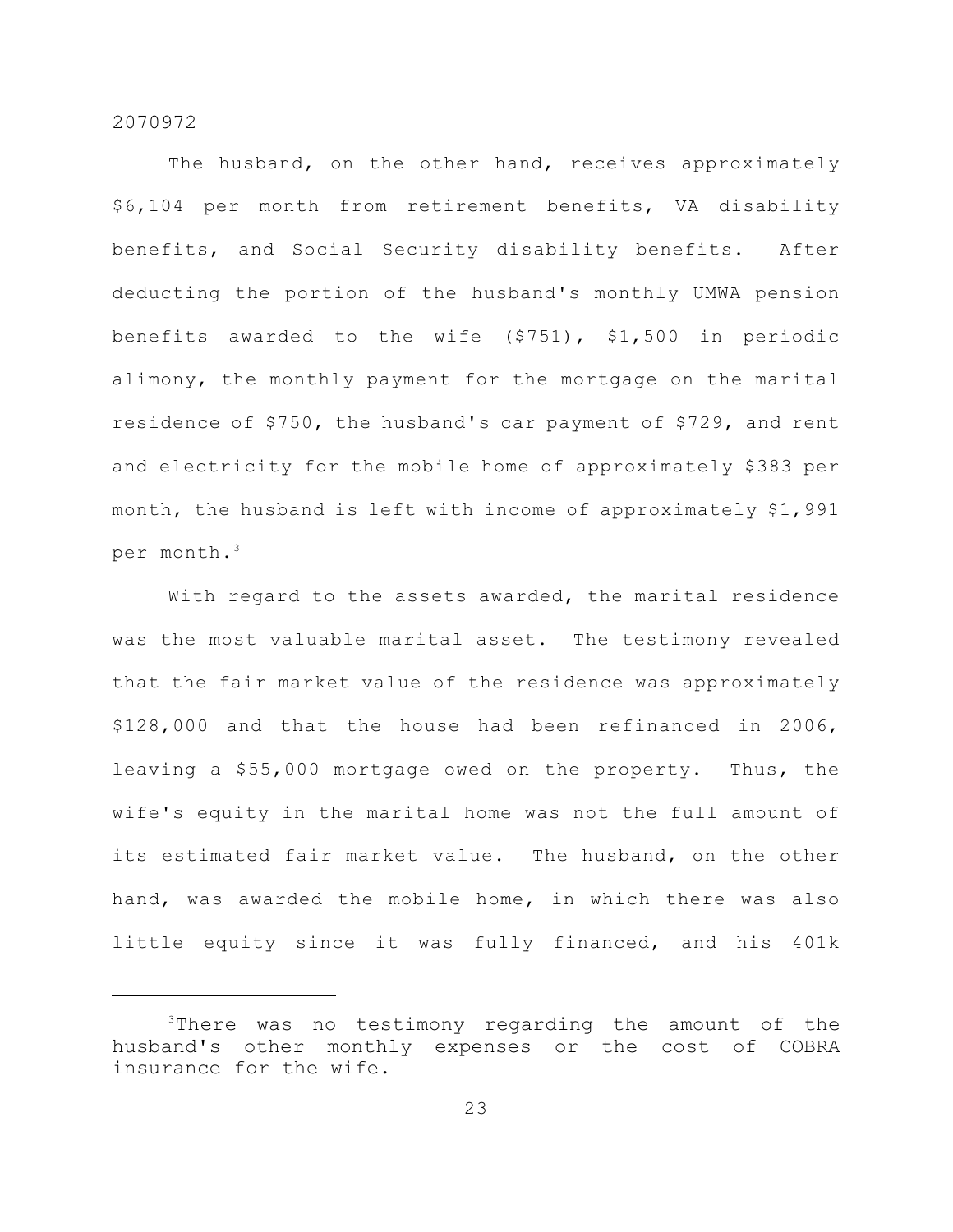account, which contained approximately \$22,000. Both parties were awarded the vehicles they possessed at the time of trial. There was no testimony revealing the equity in any vehicle, only testimony as to the monthly payments on each vehicle.

Although the husband is correct that the trial court granted the divorce based on the irretrievable breakdown of the parties' marriage rather than the fault of either party, the court may still consider the conduct of the parties in regard to the cause of the divorce, including the husband's adulterous behavior. See Clements v. Clements, 990 So. 2d 383, 392 (Ala. Civ. App. 2007). The trial court was likewise free to consider the wife's testimony that the husband's affair had caused her depression and that her restrictions on the husband's association with their next-door neighbor was a result of his adulterous behavior as well, despite her apparent condonation of the same. Moreover, the testimony revealed that the wife suffers from a number of physical and mental disabilities that have affected her mobility and have precluded her from working. Although the wife was awarded the most valuable marital asset of the parties, the award leaves the parties with comparable monthly incomes, and we cannot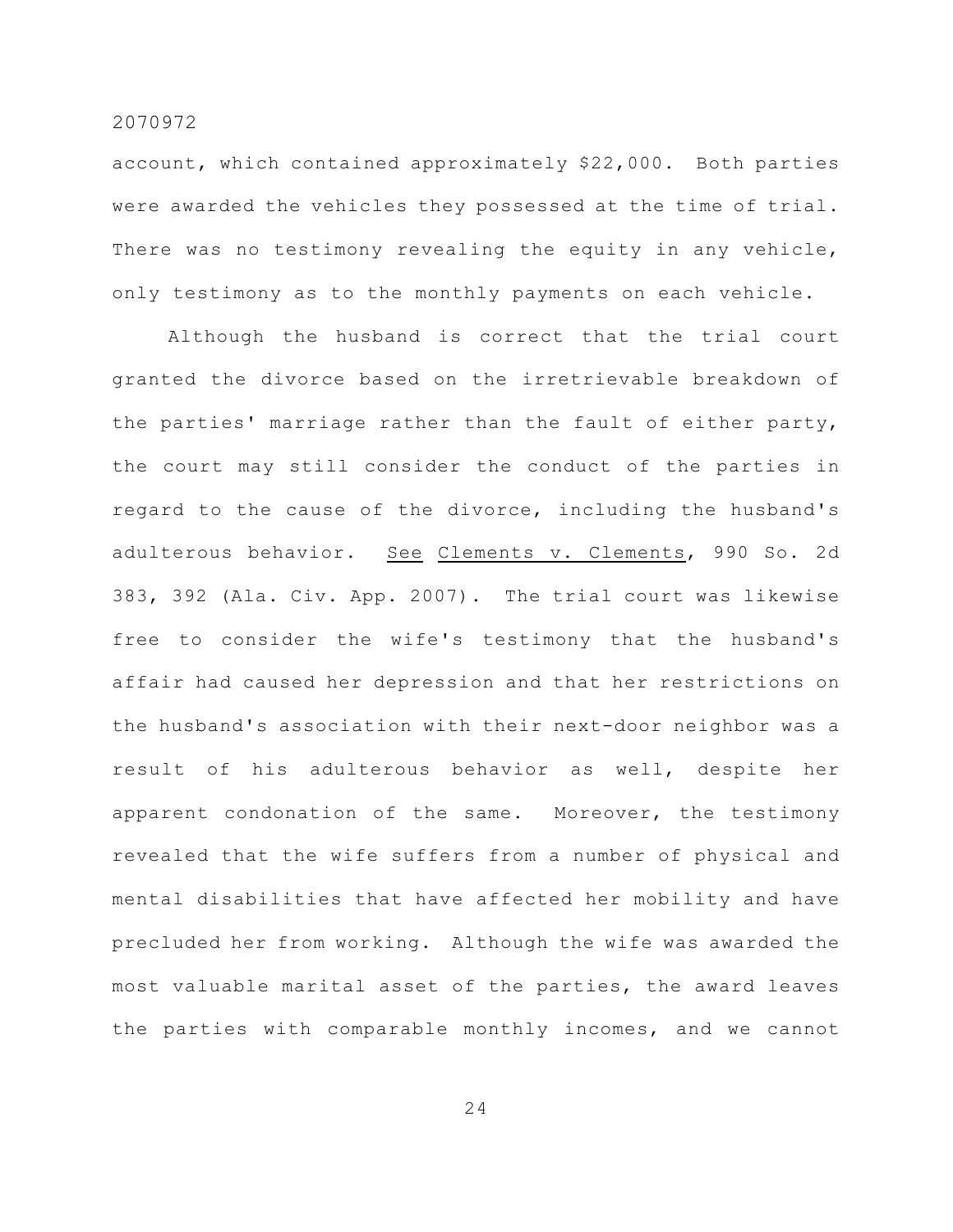say, as a matter of law, that the trial court's property division amounts to an abuse of discretion. We therefore affirm the trial court's judgment with regard to the division of the marital property.

The husband next argues that the trial court erred by including the husband's VA disability benefits in calculating periodic alimony and in dividing the marital property. In support of that argument, the husband cites Miller  $v$ . Miller, [Ms. 2060231, Sept. 5, 2008] \_\_\_ So. 3d \_\_\_, \_\_\_ (Ala. Civ. App. 2008). The opinion in Miller was released on September 5, 2008, approximately three months after the divorce judgment in this case was entered on June 18, 2008. "An appellate court cannot consider arguments raised for the first time on appeal." Combs v. Combs, 4 So. 3d 1141, 1152 (Ala. Civ. App. 2008). Because neither the husband's argument –- that the trial court erred by including the husband's VA disability benefits in calculating periodic alimony and dividing the marital property -- nor the potential application of Miller to the present case were presented to or ruled upon by the trial court, we decline to consider that issue on appeal.<sup>4</sup>

 $4$ Although the husband asserts that the issue was raised in a postjudgment motion to the trial court, that postjudgment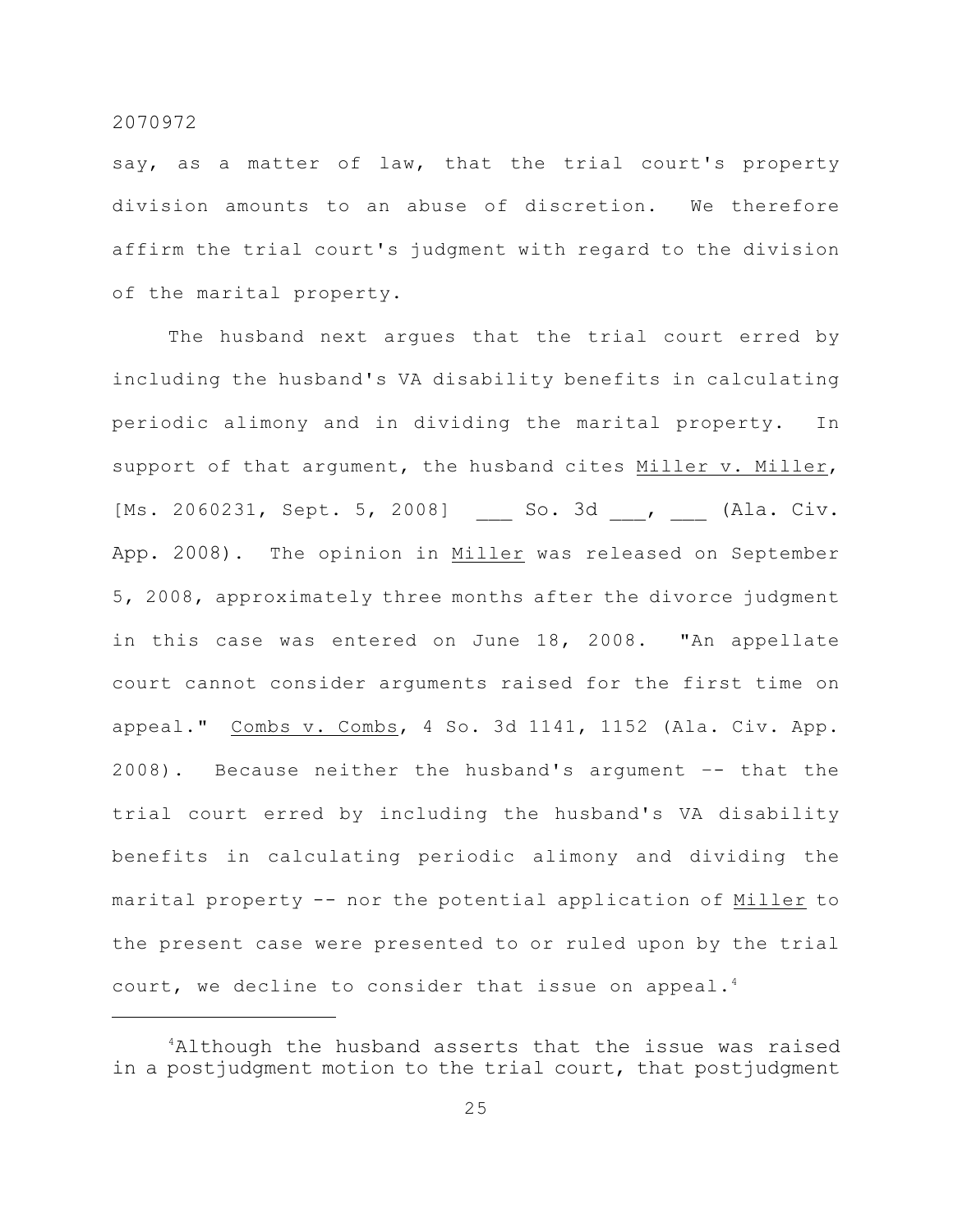The husband last argues that the trial court erred by not granting the husband's Rule 60(b) motion seeking relief from the divorce judgment and by failing to conduct a hearing on that motion. The husband's Rule 60(b) motion was filed on September 26, 2008. See Rule 60(b), Ala. R. Civ. P. ("If leave of the appellate court [to file a motion under this subdivision] is obtained, the motion shall be deemed to have been made in the trial court as of the date upon which leave to make the motion was sought in the appellate court."). The husband asserts that his Rule 60(b) motion was denied by operation of law on December 26, 2008, because the trial court failed to rule on that motion within 90 days. As stated in Conway v. Housing Authority of Birmingham District, 676 So. 2d 344, 345 (Ala. Civ. App. 1996), however, the 90-day period for ruling on postjudgment motions announced in Rule 59.1, Ala. R. Civ. P., applies only to motions filed under Rules 50, 52, 55, and 59, and not those filed under Rule 60(b). Thus, because

motion does not appear in the record on appeal, and we are thus unable to determine whether it properly raised the issue of the consideration of the husband's VA disability benefits in the trial court's award of alimony and its division of the property. Moreover, as discussed in the next paragraph, the husband's Rule 60(b) motion raising the issue remains pending in the trial court.